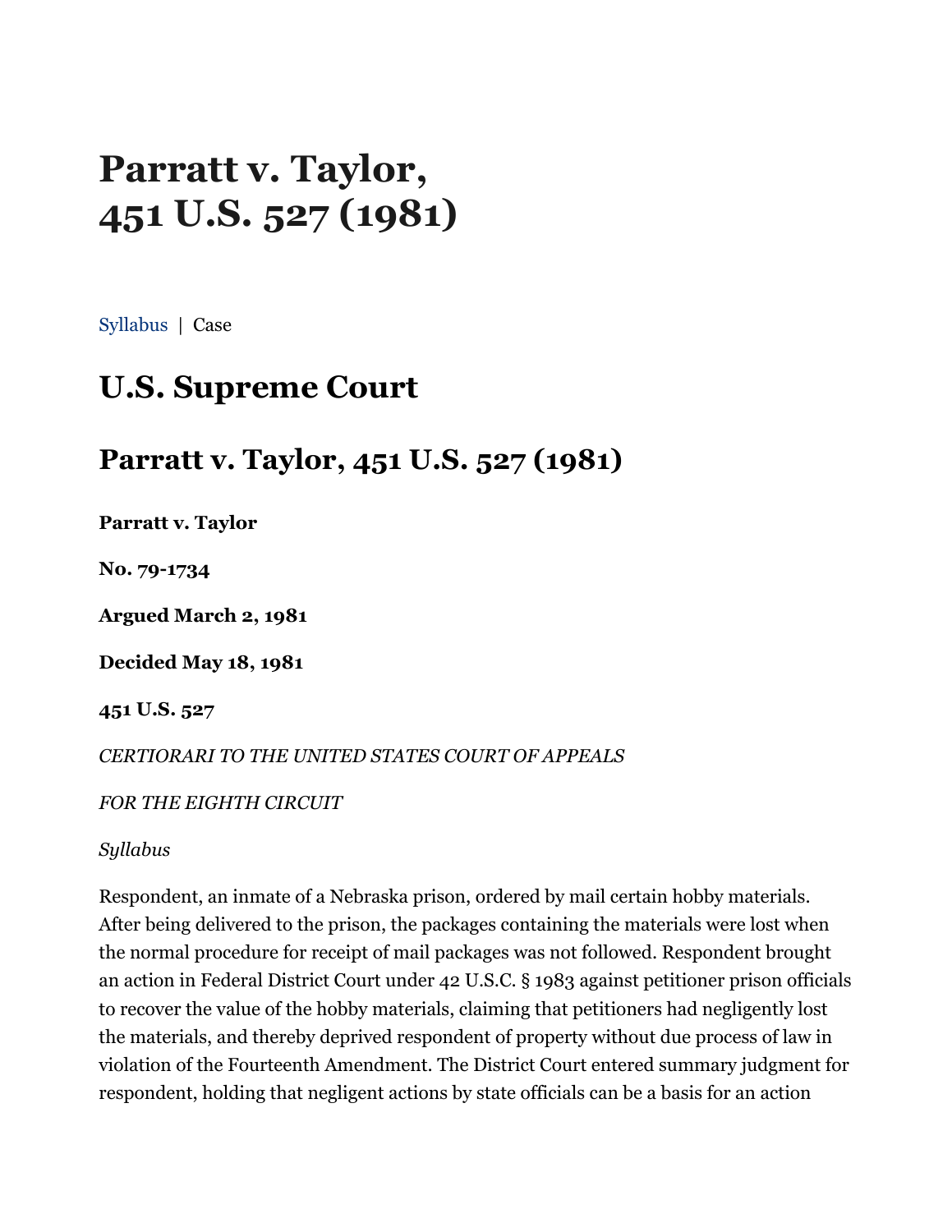under § 1983, that petitioners were not immune from liability, and that the deprivation of the hobby materials implicated due process rights. The Court of Appeals affirmed.

*Held:* [Respondent has not stated a claim for relief under 42 U.S.C. § 1983. Pp. 451 U. S.](#page-3-0) 531-544.

(a) In any § 1983 action, the initial inquiry must focus on whether the two essential elements to a § 1983 action are present: (1) whether the conduct complained of was committed by a person acting under color of state law; and (2) whether this conduct deprived a person of rights, privileges, or immunities secured by the Constitution or laws of the United States. Pp. [451 U. S. 531-](#page-3-0)535.

(b) Although respondent has been deprived of property under color of state law, he has not sufficiently alleged a violation of the Due Process Clause of the Fourteenth Amendment. The deprivation did not occur as the result of some established state procedure, but as the result of the unauthorized failure of state agents to follow established state procedure. Moreover, Nebraska has a tort claims procedure which provides a remedy to persons who have suffered a tortious loss at the hands of the State, but which respondent did not use. Such procedure could have fully compensated respondent for his property loss, and was sufficient to satisfy the requirements of due process. Pp. [451 U. S. 535-](#page-5-0)544.

620 F.2d 307, reversed.

REHNQUIST, J., delivered the opinion of the Court, in which BURGER, C.J., and BRENNAN, STEWART, WHITE, BLACKMUN, and STEVENS, JJ.,

## Page 451 U. S. 528

joined. STEWART, J., *post,* p. [451 U. S. 544](#page-12-0), WHITE, J., *post,* p. [451 U. S. 545](#page-14-0), and BLACKMUN, J., *post,* p. [451 U. S. 545,](#page-14-0) filed concurring opinions. POWELL, J., filed an opinion concurring in the result, *post,* p. [451 U. S. 546](#page-15-0). MARSHALL, J., filed an opinion concurring in part and dissenting in part., *post* p. [451 U. S. 554](#page-19-0).

#### Page 451 U. S. 529

JUSTICE REHNQUIST delivered the opinion of the Court.

The respondent is an inmate at the Nebraska Penal and Correctional Complex who ordered by mail certain hobby materials valued at \$23.50. The hobby materials were lost, and respondent brought suit under 42 U.S.C. § 1983 to recover their value. At first blush, one might well inquire why respondent brought an action in federal court to recover damages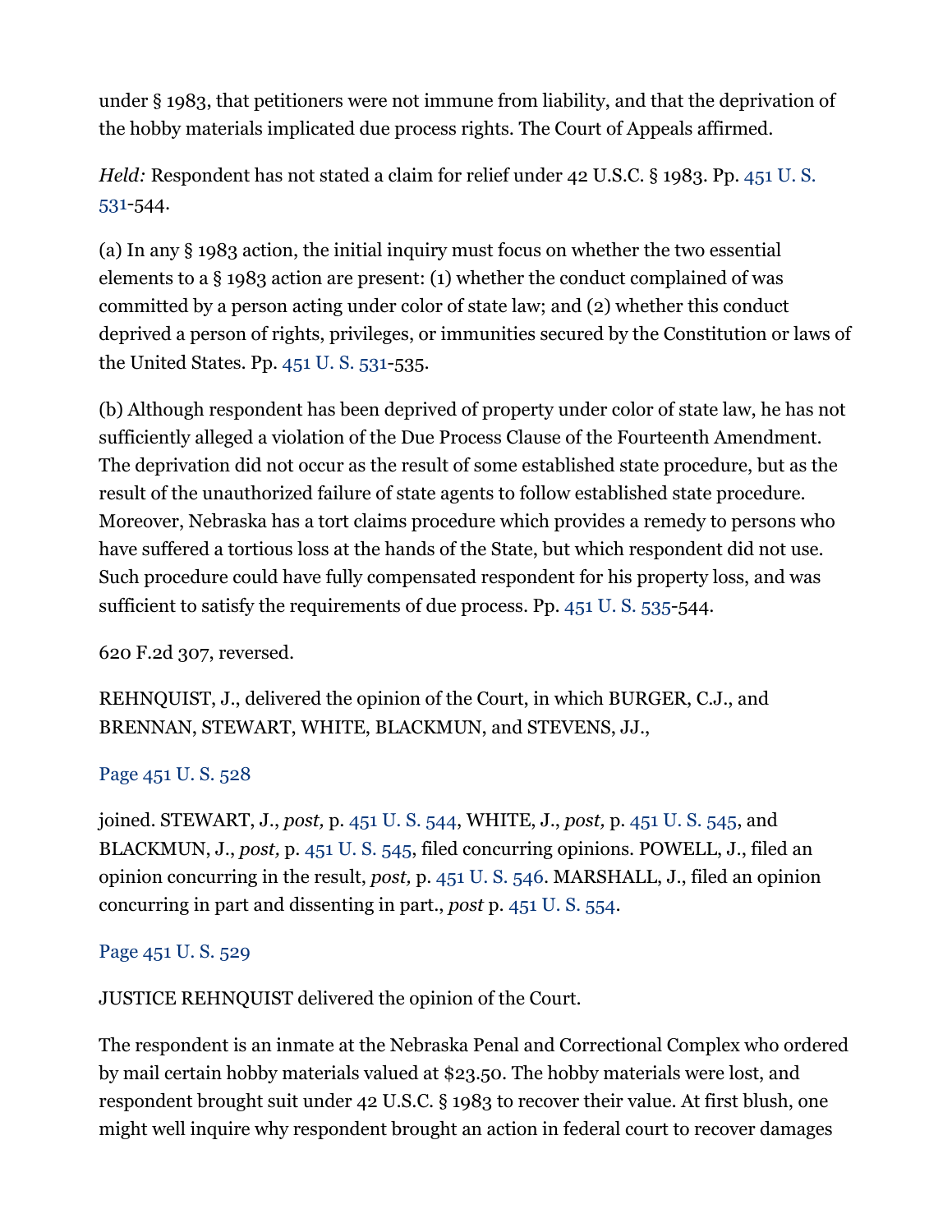of such a small amount for negligent loss of property, but because 28 U.S.C. § 1343, the predicate for the jurisdiction of the United States District Court, contains no minimum dollar limitation, he was authorized by Congress to bring his action under that section if he met its requirements and if he stated a claim for relief under 42 U.S.C. § 1983. Respondent claimed that his property was negligently lost by prison officials in violation of his rights under the Fourteenth Amendment to the United States Constitution. More specifically, he claimed that he had been deprived of property without due process of law. [[Footnote 1](#page-13-0)]

<span id="page-2-0"></span>The United States District Court for the District of Nebraska entered summary judgment for respondent, and the United States Court of Appeals for the Eighth Circuit affirmed

#### Page 451 U. S. 530

in a *per curiam* order. 620 F.2d 307 (1980). We granted certiorari. 449 U.S. 917 (1980).

## I

The facts underlying this dispute are not seriously contested. Respondent paid for the hobby materials he ordered with two drafts drawn on his inmate account by prison officials. The packages arrived at the complex and were signed for by two employees who worked in the prison hobby center. One of the employees was a civilian, and the other was an inmate. Respondent was in segregation at the time, and was not permitted to have the hobby materials. Normal prison procedures for the handling of mail packages is that, upon arrival, they are either delivered to the prisoner who signs a receipt for the package or the prisoner is notified to pick up the package and to sign a receipt. No inmate other than the one to whom the package is addressed is supposed to sign for a package. After being released from segregation, respondent contacted several prison officials regarding the whereabouts of his packages. The officials were never able to locate the packages or to determine what caused their disappearance.

In 1976, respondent commenced this action against the petitioners, the Warden and Hobby Manager of the prison, in the District Court seeking to recover the value of the hobby materials which he claimed had been lost as a result of the petitioners' negligence. Respondent alleged that petitioners' conduct deprived him of property without due process of law in violation of the Fourteenth Amendment of the United States Constitution. Respondent chose to proceed in the United States District Court under 28 U.S.C. § 1343 and 42 U.S.C. § 1983, even though the State of Nebraska had a tort claims procedure which provided a remedy to persons who suffered tortious losses at the hands of the State.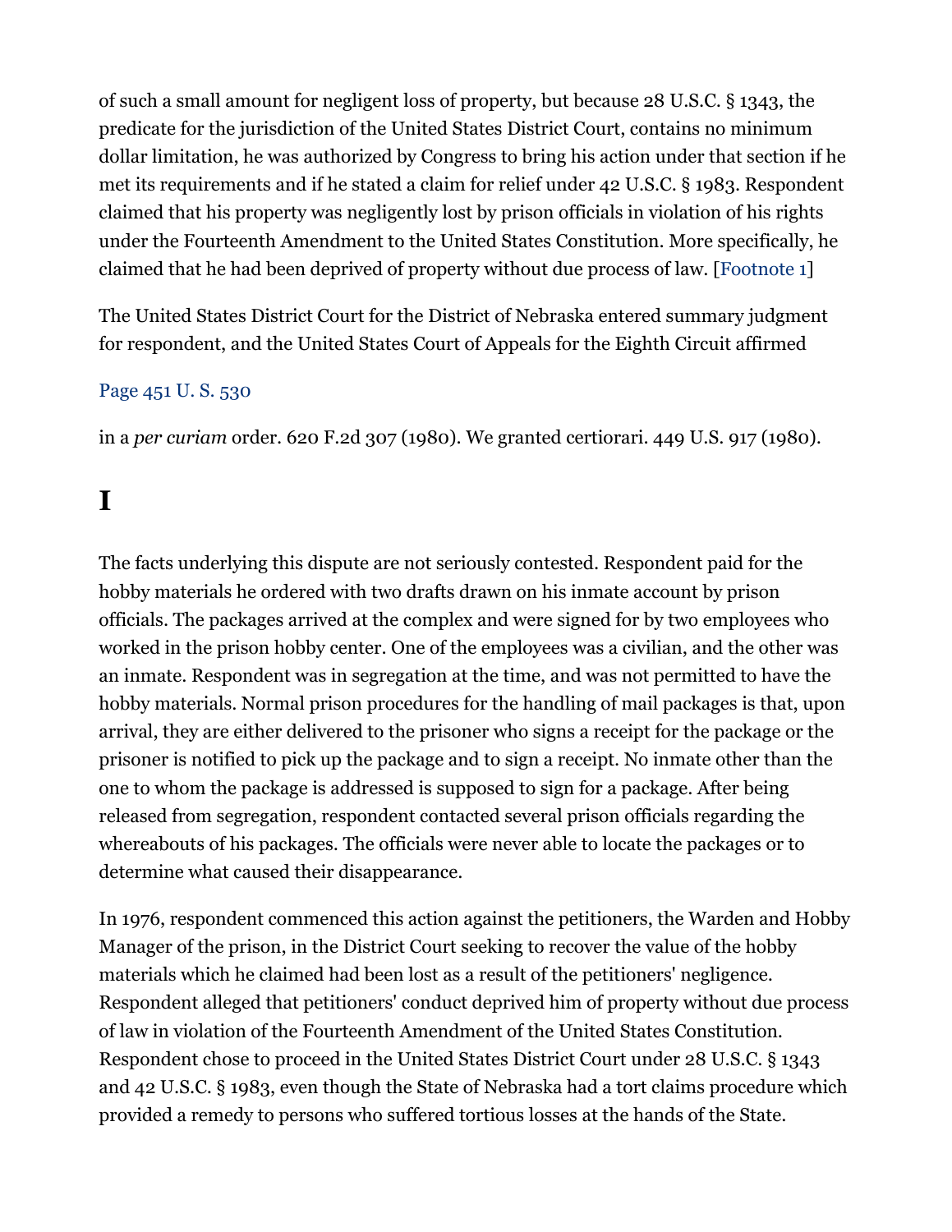On October 25, 1978, the District Court granted respondent's

#### <span id="page-3-0"></span>Page 451 U. S. 531

motion for summary judgment. The District Court ruled that negligent actions by state officials can be a basis for an action under 42 U.S.C. § 1983; petitioners were not immune from damages actions of this kind; and the deprivation of the hobby kit "implicate[d] due process rights." The District Court explained:

"This is not a situation where prison officials confiscated contraband. The negligence of the officials in failing to follow their own policies concerning the distribution of mail resulted in a loss of personal property for [respondent], which loss should not go without redress."

App. to Pet. for Cert. 9.

## II

In the best of all possible worlds, the District Court's above-quoted statement that respondent's loss should not go without redress would be an admirable provision to be contained in a code which governed the administration of justice in a civil law jurisdiction. For better or for worse, however, our traditions arise from the common law of case-by-case reasoning and the establishment of precedent. In 49 of the 50 States, the common law system, as modified by statute, constitutional amendment, or judicial decision governs. Coexisting with the 50 States which make it up, and supreme over them to the extent of its authority under Art. IV of the Constitution, is the National Government. At an early period in the history of this Nation, it was held that there was no federal common law of crimes, *[United States v. Hudson & Goodwin,](https://supreme.justia.com/cases/federal/us/11/32/case.html)* 7 Cranch 32 (1812), and, since *Erie R. Co. v. Tompkins,* [304 U. S. 64](https://supreme.justia.com/cases/federal/us/304/64/case.html) (1938), there has been no general common law applicable in federal courts merely by reason of diversity of citizenship jurisdiction. Therefore, in order properly to decide this case, we must deal not simply with a single, general principle, however just that principle may be in the abstract, but with the complex interplay of the Constitution,

## Page 451 U. S. 532

statutes, and the facts which form the basis for this litigation.

Because federal courts are courts of limited jurisdiction, we must first look to the Act of Congress which confers jurisdiction over claims such as respondent's on a United States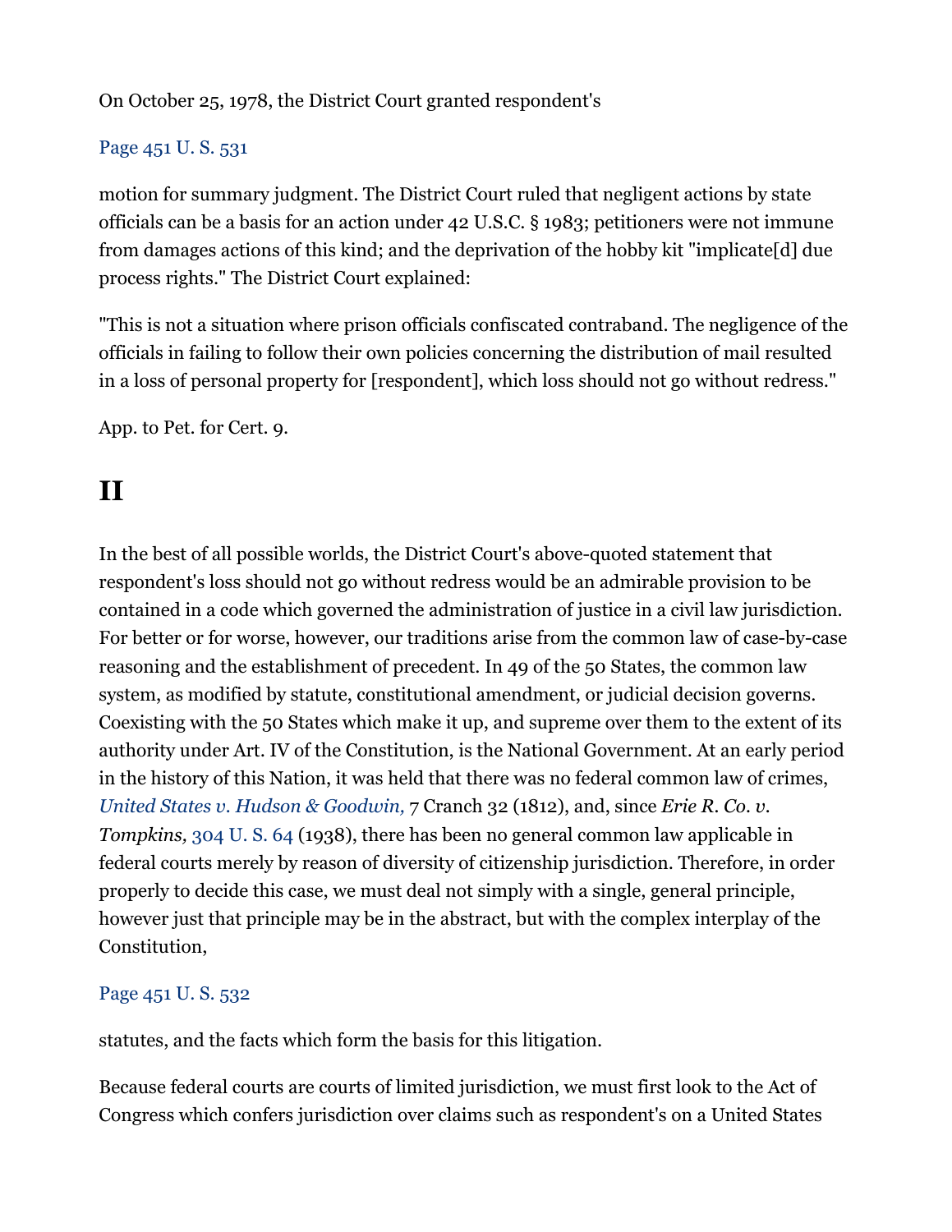district court. Such enactment is found in 28 U.S.C. § 1343, which provides in pertinent part:

"The district courts shall have original jurisdiction of any civil action authorized by law to be commenced by any person:"

"*\* \* \* \*"*

"(3) To redress the deprivation, under color of any State law, statute, ordinance, regulation, custom or usage, of any right, privilege or immunity secured by the Constitution of the United States or by any Act of Congress providing for equal rights of citizens or of all persons within the jurisdiction of the United States."

The statute conferring jurisdiction is, in turn, closely related to 42 U.S.C. § 1983, under which respondent brought this action. Section 1983 provided in the year in question:

"Every person who, under color of any statute, ordinance, regulation, custom, or usage of any State or Territory, subjects, or causes to be subjected, any citizen of the United States or other person within the jurisdiction thereof to the deprivation of any rights, privileges, or immunities secured by the Constitution and laws, shall be liable to the party injured in an action at law, suit in equity, or other proper proceeding for redress."

While we have twice granted certiorari in cases to decide whether mere negligence will support a claim for relief under § 1983, *see Procunier v. Navarette,* [434 U. S. 555](https://supreme.justia.com/cases/federal/us/434/555/case.html) (1978), and *Baker v. McCollan,* [443 U. S. 137](https://supreme.justia.com/cases/federal/us/443/137/case.html) (1979), we have in each of those cases found it unnecessary to decide the issue. In *Procunier, supra,* we held that, regardless of whether the

#### Page 451 U. S. 533

§ 1983 complaint framed in terms of negligence stated a claim for relief, the defendants would clearly have been entitled to qualified immunity, and therefore not liable for damages. In *Baker, supra,* we held that no deprivation of any rights, privileges, or immunities secured by the Constitution and laws of the United States had occurred, and therefore it was unnecessary to decide whether mere negligence on the part of the actor would have rendered him liable had there been such a deprivation. These two decisions, however, have not aided the various Courts of Appeals and District Courts in their struggle to determine the correct manner in which to analyze claims, such as the present one, which allege facts that are commonly thought to state a claim for a common law tort normally dealt with by state courts, but instead are couched in terms of a constitutional deprivation,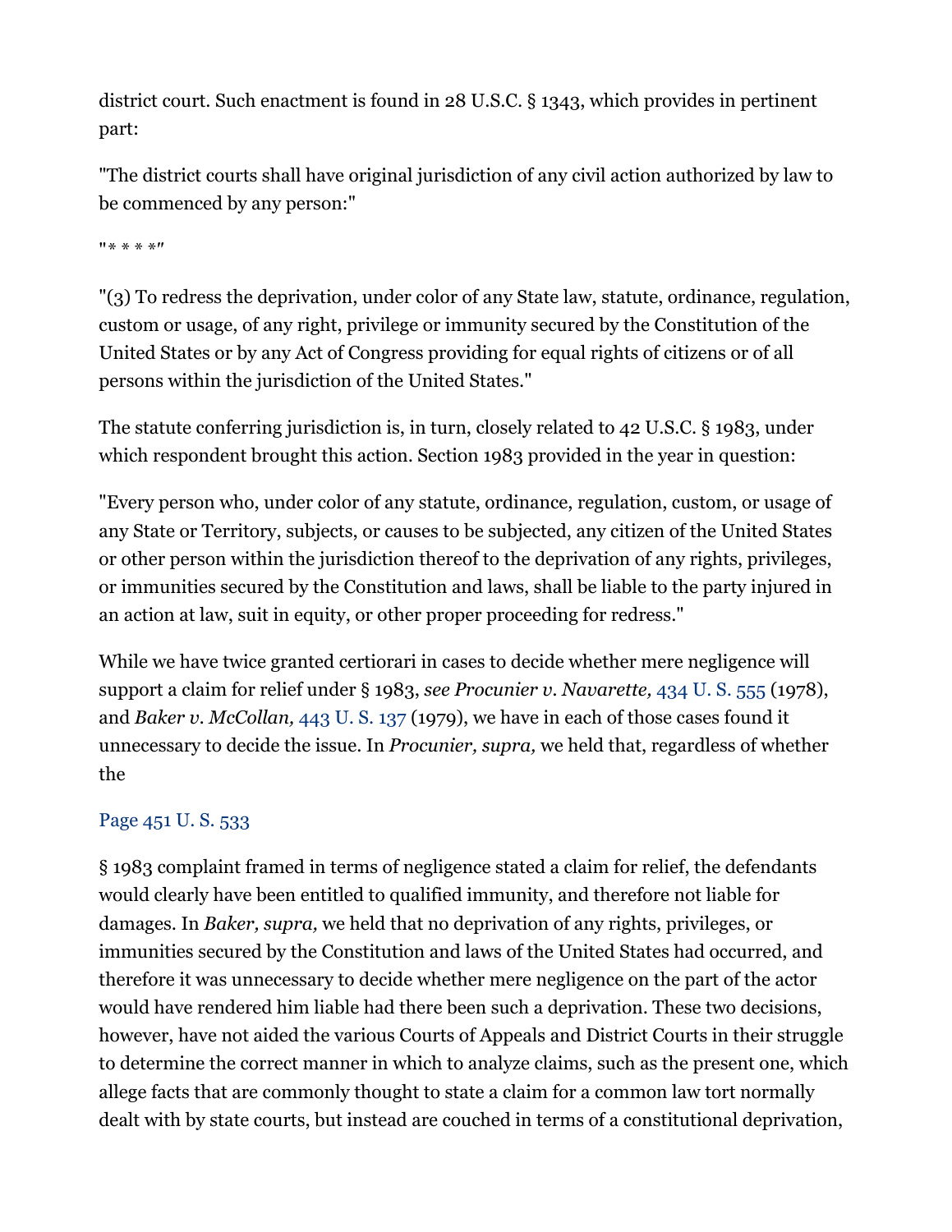and relief is sought under § 1983. The diversity in approaches is legion. *See, e.g., Williams v. Kelley,* 624 F.2d 695 (CA5 1980); *Beard v. Mitchell,* 604 F.2d 485 (CA7 1979); *Fulton Market Cold Storage Co. v. Cullerton,* 582 F.2d 1071 (CA7 1978); *O'Grady v. Montpelier,* 573 F.2d 747 (CA2 1978); *Bonner v. Coughlin,* 517 F.2d 1311 (CA7 1975), *modified en banc,* 545 F.2d 565 (1976); *Hampton v. Holmesburg Prison Officials,* 546 F.2d 1077 (CA3 1976); *Jones v. Marshall,* 528 F.2d 132 (CA2 1975); *Diamond v. Thompson,* 523 F.2d 1201 (CA5 1975); *Kimbrough v. O'Neil,* 523 F.2d 1057 (CA7 1975); *Carter v. Estelle,* 519 F.2d 1136 (CA5 1975); *Pitts v. Griffin,* 518 F.2d 72 (CA8 1975); *Russell v. Bodner,* 489 F.2d 280 (CA3 1973); *Johnson v. Glick,* 481 F.2d 1028 (CA2 1973); *McCray v. Maryland,* 456 F.2d 1 (CA4 1972); *Carter v. Carlson,* 144 U.S.App.D.C. 388, 447 F.2d 358 (1971); *Madison v. Manter,* 441 F.2d 537 (CA1 1971); *Howard v. Swenson,* 426 F.2d 277 (CA8 1970); *Whirl v. Kern,* 407 F.2d 781 (CA5 1968); and *Striker v. Pancher,* 317 F.2d 780 (CA6 1963). We, therefore, once more put our shoulder to the wheel, hoping to be of greater assistance to

#### <span id="page-5-2"></span>Page 451 U. S. 534

courts confronting such a fact situation than it appears we have been in the past.

Nothing in the language of § 1983 or its legislative history limits the statute solely to intentional deprivations of constitutional rights. In *Baker v. McCollan, supra,* we suggested that simply because a wrong was negligently, as opposed to intentionally, committed did not foreclose the possibility that such action could be brought under § 1983. We explained:

"[T]he question whether an allegation of simple negligence is sufficient to state a cause of action under § 1983 is more elusive than it appears at first blush. It may well not be susceptible of a uniform answer across the entire spectrum of conceivable constitutional violations which might be the subject of a § 1983 action."

<span id="page-5-1"></span>443 U.S. at [443 U. S. 139-](https://supreme.justia.com/cases/federal/us/443/137/case.html#139)140. Section 1983, unlike its criminal counterpart, 18 U.S.C. § [242, has never been found by this Court to contain a state of mind requirement. \[Footnote](#page-13-1) 2] The Court recognized as much in *Monroe v. Pape,* [365 U. S. 167](https://supreme.justia.com/cases/federal/us/365/167/case.html) (1961), when we explained, after extensively reviewing the legislative history of § 1983, that

"[i]t is abundantly clear that one reason the legislation was passed was to afford a federal right in federal courts because, by reason of prejudice, passion, neglect, intolerance or otherwise, state laws might not be enforced and the claims of citizens to the enjoyment of rights, privileges and immunities guaranteed by the Fourteenth

<span id="page-5-0"></span>Page 451 U. S. 535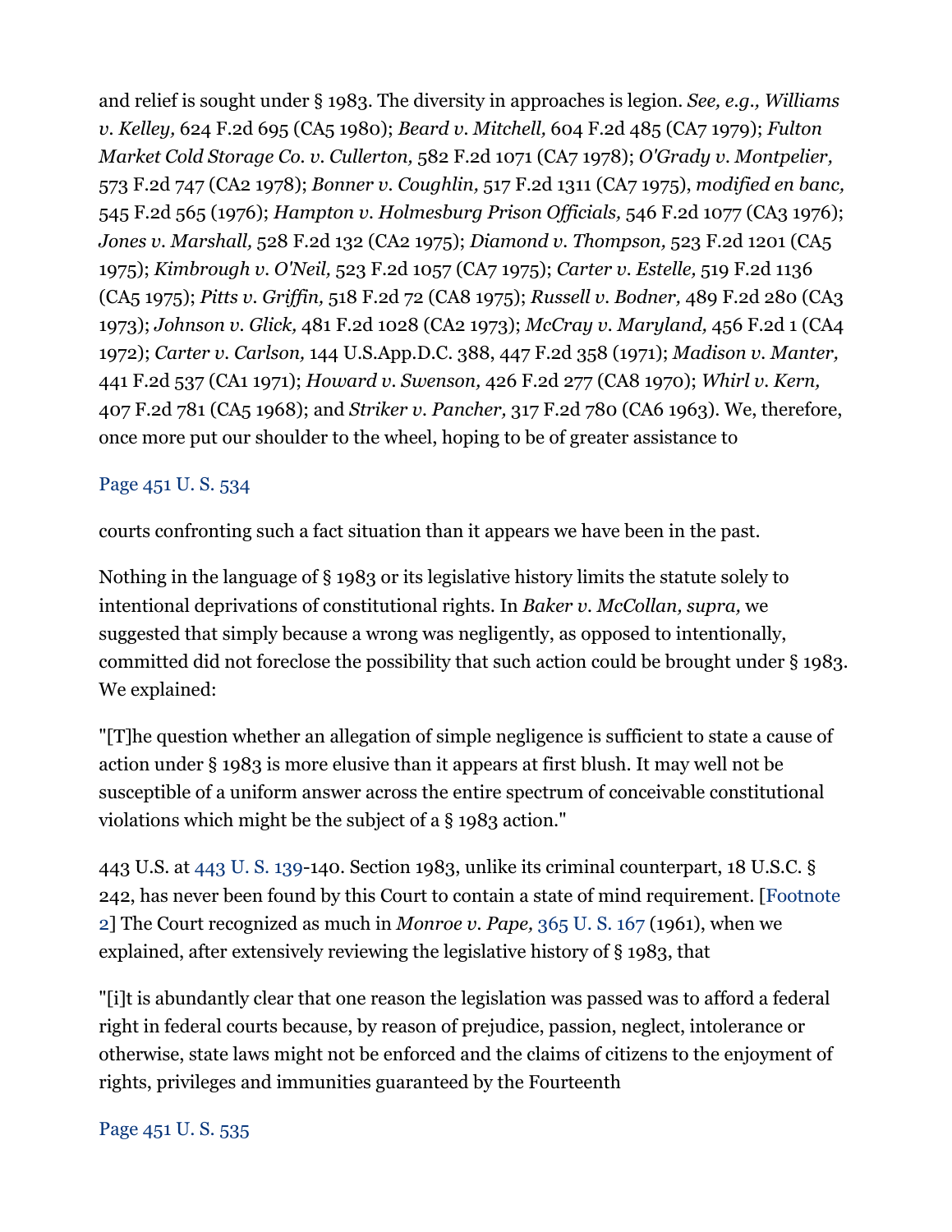Amendment might be denied by the state agencies."

Id. at [365 U. S. 180.](https://supreme.justia.com/cases/federal/us/365/167/case.html#180) In distinguishing the criminal counterpart which had earlier been at issue in *Screws v. United States,* [325 U. S. 91](https://supreme.justia.com/cases/federal/us/325/91/case.html) (1945), the *Monroe* Court stated:

"In the *Screws* case, we dealt with a statute that imposed criminal penalties for acts 'willfully' done. We construed that word in its setting to mean the doing of an act with 'a specific intent to deprive a person of a federal right.' 325 U.S. at [325 U. S. 103](https://supreme.justia.com/us/325/91/case.html#103). We do not think that gloss should be put on [§ 1983] which we have here. The word 'willfully' does not appear in [§ 1983]. Moreover, [§ 1983] provides a civil remedy, while, in the *Screws* case, we dealt with a criminal law challenged on the grounds of vagueness. [Section 1983] should be read against the background of tort liability that makes a man responsible for the natural consequences of his actions."

365 U.S. at [365 U. S. 187](https://supreme.justia.com/cases/federal/us/365/167/case.html#187).

Both *Baker v. McCollan* and *Monroe v. Pape* suggest that § 1983 affords a "civil remedy" for deprivations of federally protected rights caused by persons acting under color of state law without any express requirement of a particular state of mind. Accordingly, in any § 1983 action, the initial inquiry must focus on whether the two essential elements to a § 1983 action are present: (1) whether the conduct complained of was committed by a person acting under color of state law; and (2) whether this conduct deprived a person of rights, privileges, or immunities secured by the Constitution or laws of the United States.

## III

Since this Court's decision in *Monroe v. Pape, supra,* it can no longer be questioned that the alleged conduct by the petitioners in this case satisfies the "under color of state law" requirement. Petitioners were, after all, state employees in

## Page 451 U. S. 536

positions of considerable authority. They do not seriously contend otherwise. Our inquiry, therefore, must turn to the second requirement -- whether respondent has been deprived of any right, privilege, or immunity secured by the Constitution or laws of the United States.

The only deprivation respondent alleges in his complaint is that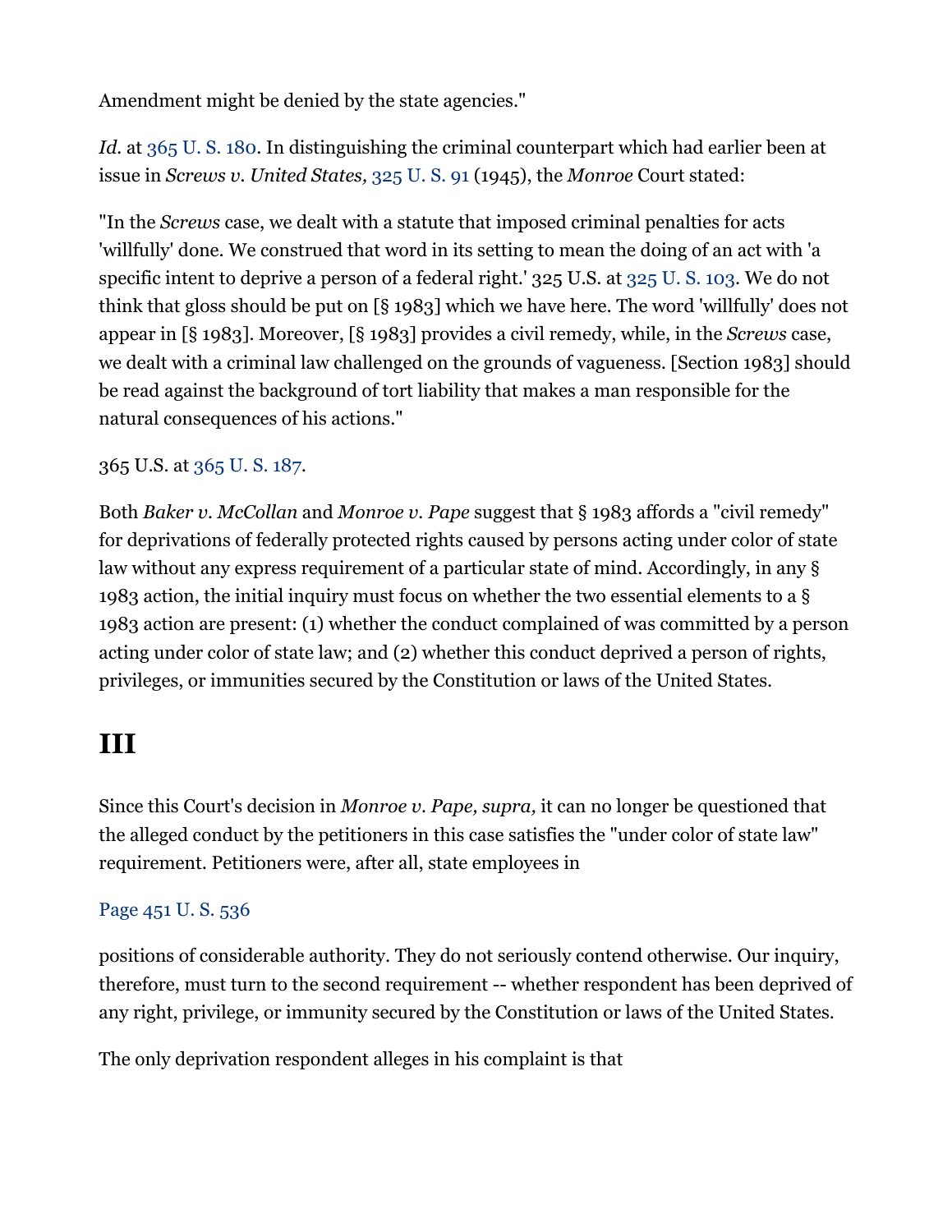"his rights under the Fourteenth Amendment of the Constitution of the United States were violated. That he was deprived of his property and Due Process of Law."

App. 8. As such, respondent's claims differ from the claims which were before us in *Monroe v. Pape, supra,* which involved violations of the Fourth Amendment, and the claims presented in *Estelle v. Gamble,* [429 U. S. 97](https://supreme.justia.com/cases/federal/us/429/97/case.html) (1976), which involved alleged violations of the Eighth Amendment. Both of these Amendments have been held applicable to the States by virtue of the adoption of the Fourteenth Amendment. *See Mapp v. Ohio,* [367 U. S. 643](https://supreme.justia.com/cases/federal/us/367/643/case.html) (1961); *Robinson v. California,* [370 U. S. 660](https://supreme.justia.com/cases/federal/us/370/660/case.html) (1962). Respondent here refers to no other right, privilege, or immunity secured by the Constitution or federal laws other than the Due Process Clause of the Fourteenth Amendment *simpliciter.* The pertinent text of the Fourteenth Amendment provides:

"Section 1. All persons born or naturalized in the United States, and subject to the jurisdiction thereof, are citizens of the United States and the State wherein they reside. No State shall make or enforce any law which shall abridge the privileges or immunities of citizens of the United States; *nor shall any State deprive any person of life, liberty, or property, without due process of law;* nor deny to any person within its jurisdiction the equal protection of the laws."

#### (Emphasis supplied.)

Unquestionably, respondent's claim satisfies three prerequisites of a valid due process claim: the petitioners acted under color of state law; the hobby kit falls within the definition of property; and the alleged loss, even though negligently

#### Page 451 U. S. 537

<span id="page-7-0"></span>caused, amounted to a deprivation. [[Footnote 3](#page-13-2)] Standing alone, however, these three elements do not establish a violation of the Fourteenth Amendment. Nothing in that Amendment protects against all deprivations of life, liberty, or property by the State. The Fourteenth Amendment protects only against deprivations "without due process of law." *Baker v. McCollan,* 443 U.S. at [443 U. S. 145.](https://supreme.justia.com/cases/federal/us/443/137/case.html#145) Our inquiry therefore must focus on whether the respondent has suffered a deprivation of property without due process of law. In particular, we must decide whether the tort remedies which the State of Nebraska provides as a means of redress for property deprivations satisfy the requirements of procedural due process.

This Court has never directly addressed the question of what process is due a person when an employee of a State negligently takes his property. In some cases, this Court has held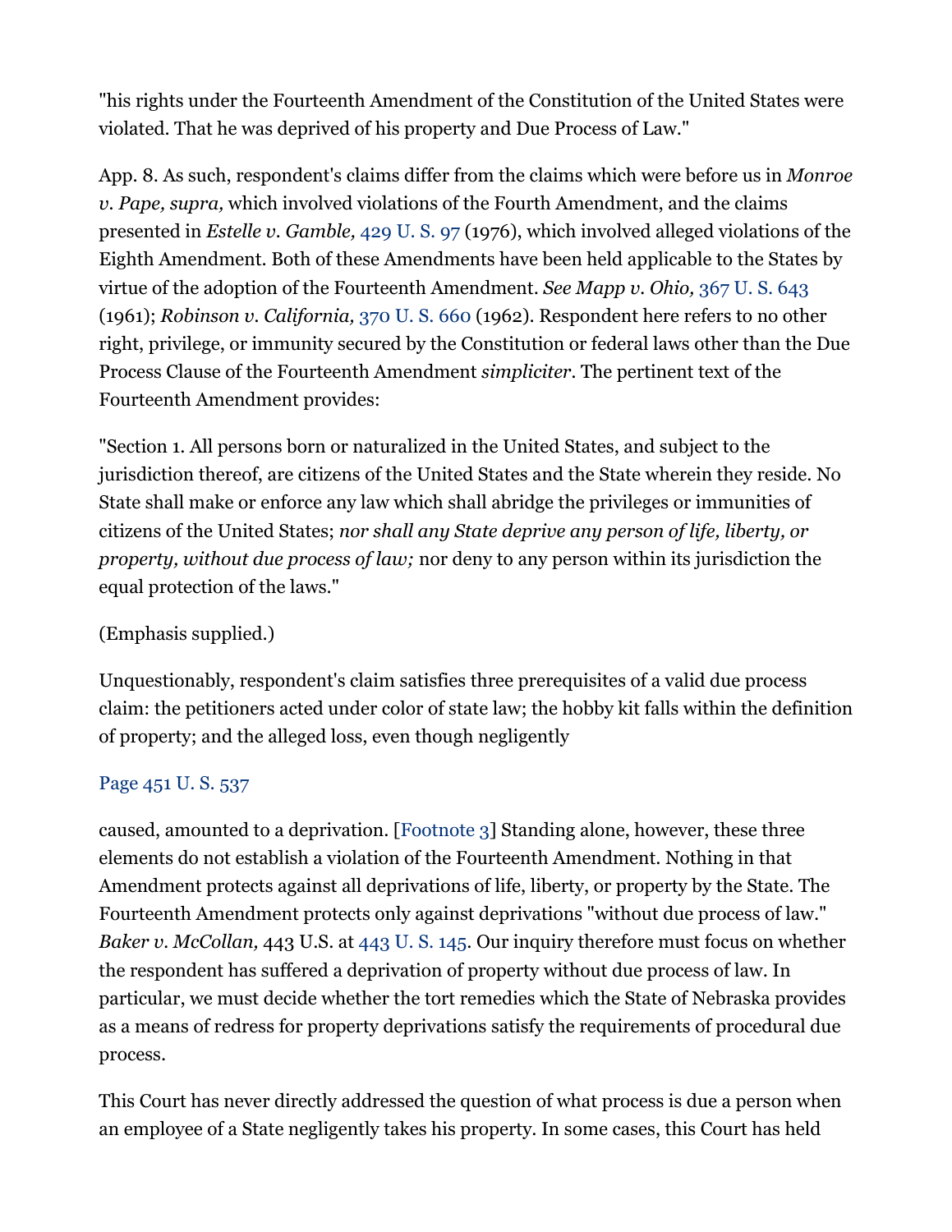that due process requires a predeprivation hearing before the State interferes with any liberty or property interest enjoyed by its citizens. In most of these cases, however, the deprivation of property was pursuant to some established state procedure, and "process" could be offered before any actual deprivation took place. For example, in *[Mullane v.](https://supreme.justia.com/cases/federal/us/339/306/case.html)*

#### Page 451 U. S. 538

*Central Hanover Trust Co.,* [339 U. S. 306](https://supreme.justia.com/cases/federal/us/339/306/case.html) (1950), the Court struck down on due process grounds a New York statute that allowed a trust company, when it sought a judicial settlement of its trust accounts, to give notice by publication to all beneficiaries even if the whereabouts of the beneficiaries were known. The Court held that personal notice in such situations was required, and stated that, "when notice is a person's due, process which is a mere gesture is not due process." *Id.* at [339 U. S. 315.](https://supreme.justia.com/cases/federal/us/339/306/case.html#316) More recently, in *Bell v. Burson,* 402 [U. S. 535 \(1971\), we reviewed a state statute which provided for the taking of the driver's](https://supreme.justia.com/cases/federal/us/402/535/case.html) license and registration of an uninsured motorist who had been involved in an accident. We recognized that a driver's license is often involved in the livelihood of a person, and, as such, could not be summarily taken without a prior hearing. In *Fuentes v. Shevin,* 407 U. S. [67 \(1972\), we struck down the Florida prejudgment replevin statute which allowed secured](https://supreme.justia.com/cases/federal/us/407/67/case.html) creditors to obtain writs in *ex parte* proceedings. We held that due process required a prior hearing before the State authorized its agents to seize property in a debtor's possession. *See also Boddie v. Connecticut,* [401 U. S. 371](https://supreme.justia.com/cases/federal/us/401/371/case.html) (1971); *Goldberg v. Kelly,* [397 U. S. 254](https://supreme.justia.com/cases/federal/us/397/254/case.html) (1970); and *Sniadach v. Family Finance Corp.,* [395 U. S. 337](https://supreme.justia.com/cases/federal/us/395/337/case.html) (1969). In all these cases, deprivations of property were authorized by an established state procedure, and due process was held to require predeprivation notice and hearing in order to serve as a check on the possibility that a wrongful deprivation would occur.

We have, however, recognized that postdeprivation remedies made available by the State can satisfy the Due Process Clause. In such cases, the normal predeprivation notice and opportunity to be heard is pretermitted if the State provides a postdeprivation remedy. In *North American Cold Storage Co. v. Chicago,* [211 U. S. 306](https://supreme.justia.com/cases/federal/us/211/306/case.html) (1908), we upheld the right of a State to seize and destroy unwholesome food without a preseizure hearing. The possibility of erroneous destruction of property was outweighed by the fact that the public health

#### Page 451 U. S. 539

emergency justified immediate action and the owner of the property could recover his damages in an action at law after the incident. In *Ewing v. Mytinger & Casselberry, Inc.,* [339 U. S. 594](https://supreme.justia.com/cases/federal/us/339/594/case.html) (1950), we upheld under the Fifth Amendment Due Process Clause the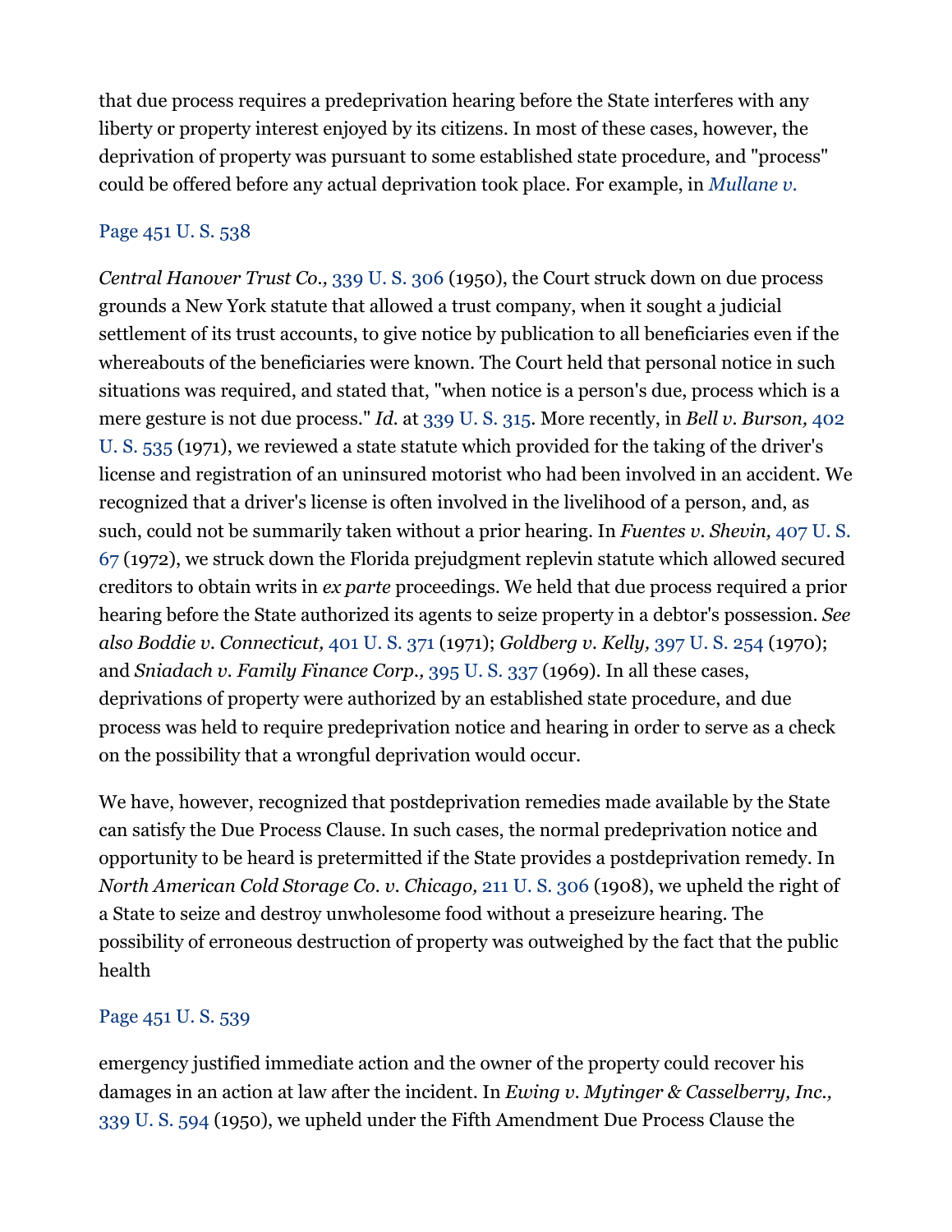summary seizure and destruction of drugs without a preseizure hearing. Similarly, in *Fahey v. Mallonee,* [332 U. S. 245](https://supreme.justia.com/cases/federal/us/332/245/case.html) (1947), we recognized that the protection of the public interest against economic harm can justify the immediate seizure of property without a prior hearing when substantial questions are raised about the competence of a bank's management. In *Bowles v. Willingham,* [321 U. S. 503](https://supreme.justia.com/cases/federal/us/321/503/case.html) (1944), we upheld in the face of a due process challenge the authority of the Administrator of the Office of Price Administration to issue rent control orders without providing a hearing to landlords before the order or [regulation fixing rents became effective.](https://supreme.justia.com/cases/federal/us/280/218/case.html) *See also Corn Exchange Bank v. Coler,* 280 U. S. 218 (1930); *McKay v. McInnes,* 279 U.S. 820 (1929); *Coffin Brothers & Co. v. Bennett,* 277 U. S. 29 (1928); and *Ownbey v. Morgan,* [256 U. S. 94 \(1921\). These cases recognize that](https://supreme.justia.com/cases/federal/us/277/29/case.html) either the necessity of quick action by the State or the impracticality of providing any meaningful predeprivation process, when coupled with the availability of some meaningful means by which to assess the propriety of the State's action at some time after the initial taking, can satisfy the requirements of procedural due process. [[Footnote 4\]](#page-14-1) As we stated in *Mitchell v. W. T. Grant Co.,* [416 U. S. 600](https://supreme.justia.com/cases/federal/us/416/600/case.html) (1974):

<span id="page-9-0"></span>"Petitioner asserts that his right to a hearing before his possession is in any way disturbed is nonetheless

#### Page 451 U. S. 540

mandated by a long line of cases in this Court, culminating in *Sniadach v. Family Finance Corp.,* [395 U. S. 337](https://supreme.justia.com/us/395/337/case.html) (1969), and *Fuentes v. Shevin,* [407 U. S. 67](https://supreme.justia.com/us/407/67/case.html) (1972). The pre-*Sniadach* cases are said by petitioner to hold that 'the opportunity to be heard must precede any actual deprivation of private property.' Their import, however, is not so clear as petitioner would have it: they merely stand for the proposition that a hearing must be had before one is finally deprived of his property, and do not deal at all with the need for a pretermination hearing where a full and immediate post-termination hearing is provided. The usual rule has been"

"[w]here only property rights are involved, mere postponement of the judicial enquiry is not a denial of due process if the opportunity given for ultimate judicial determination of liability is adequate."

"*Phillips v. Commissioner,* [283 U. S. 589,](https://supreme.justia.com/us/283/589/case.html) [283 U. S. 596](https://supreme.justia.com/us/283/589/case.html#596)-597 (1931)."

Id. at 416 U.S. 611 (footnote omitted).

Our past cases mandate that some kind of hearing is required at some time before a State finally deprives a person of his property interests. The fundamental requirement of due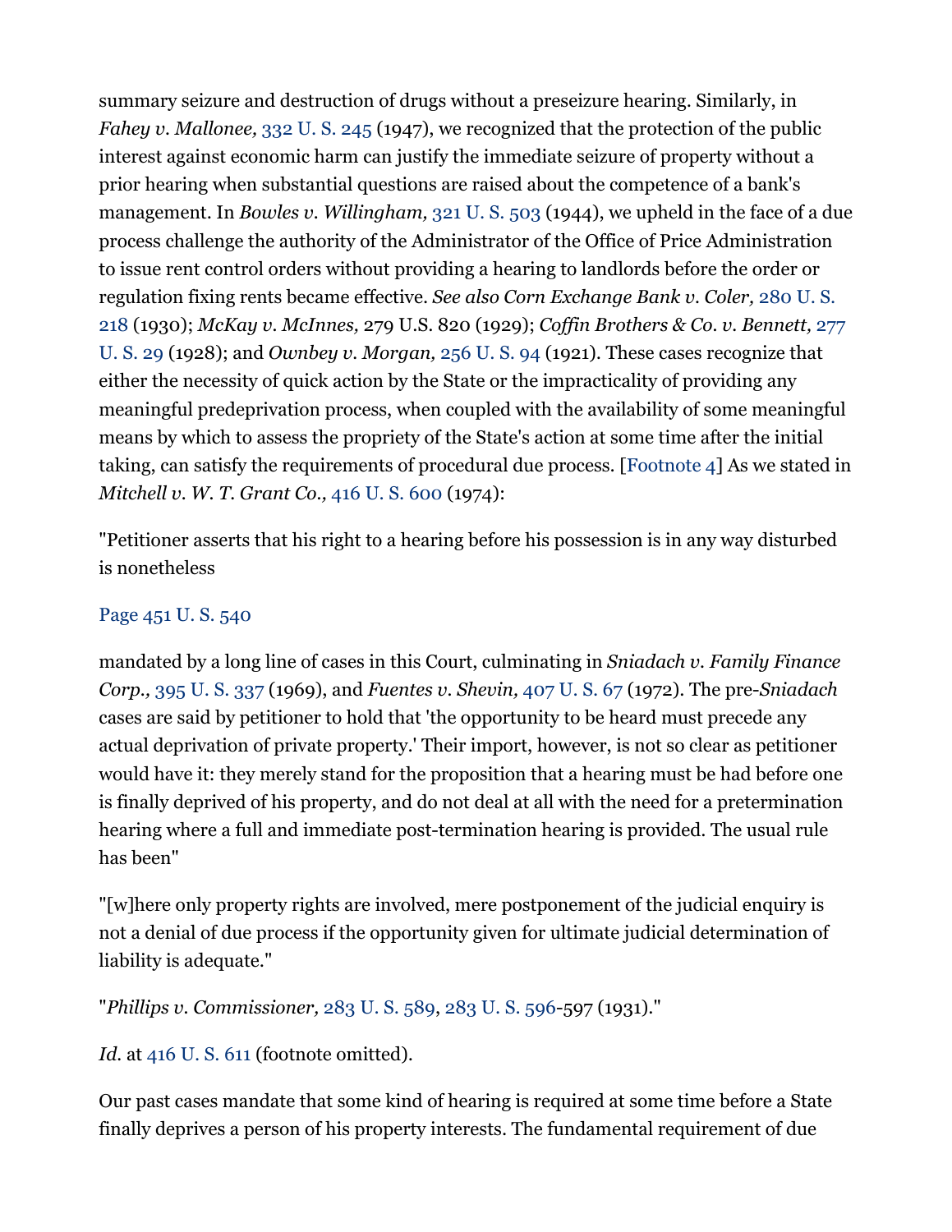process is the opportunity to be heard, and it is an "opportunity which must be granted at a meaningful time and in a meaningful manner." *Armstrong v. Manzo,* [380 U. S. 545,](https://supreme.justia.com/cases/federal/us/380/545/case.html) 380 U. [S. 552 \(1965\). However, as many of the above cases recognize, we have rejected the](https://supreme.justia.com/cases/federal/us/380/545/case.html#552) proposition that "at a meaningful time and in a meaningful manner" always requires the State to provide a hearing prior to the initial deprivation of property. [\[Footnote 5](#page-14-2)] This rejection is based in part on the impracticability

#### <span id="page-10-1"></span><span id="page-10-0"></span>Page 451 U. S. 541

in some cases of providing any preseizure hearing under a state-authorized procedure, and the assumption that at some time a full and meaningful hearing will be available.

The justifications which we have found sufficient to uphold takings of property without any predeprivation process are applicable to a situation, such as the present one, involving a tortious loss of a prisoner's property as a result of a random and unauthorized act by a state employee. In such a case, the loss is not a result of some established state procedure, and the State cannot predict precisely when the loss will occur. It is difficult to conceive of how the State could provide a meaningful hearing before the deprivation takes place. The loss of property, although attributable to the State as action under "color of law," is in almost all cases beyond the control of the State. Indeed, in most cases, it is not only impracticable, but impossible, to provide a meaningful hearing before the deprivation. That does not mean, of course, that the State can take property without providing a meaningful postdeprivation hearing. The prior cases which have excused the prior hearing requirement have rested in part on the availability of some meaningful opportunity subsequent to the initial taking for a determination of rights and liabilities.

A case remarkably similar to the present one is *Bonner v. Coughlin,* 517 F.2d 1311 (CA7 1975), *modified en banc,* 545 F.2d 565 (1976), *cert. denied,* 435 U.S. 932 (1978). There, a prisoner alleged that prison officials "made it possible, by leaving the door of Plaintiff's cell open, for others without authority to remove Plaintiff's trial transcript from the cell." 517 F.2d at 1318. The question presented was whether negligence may support a recovery under § 1983. Then Judge Stevens, writing for a panel of the Court of Appeals for the Seventh Circuit, recognized that the question that had to be

#### Page 451 U. S. 542

decided was "whether it can be said that the deprivation was *without due process of law.'" Ibid. He concluded:*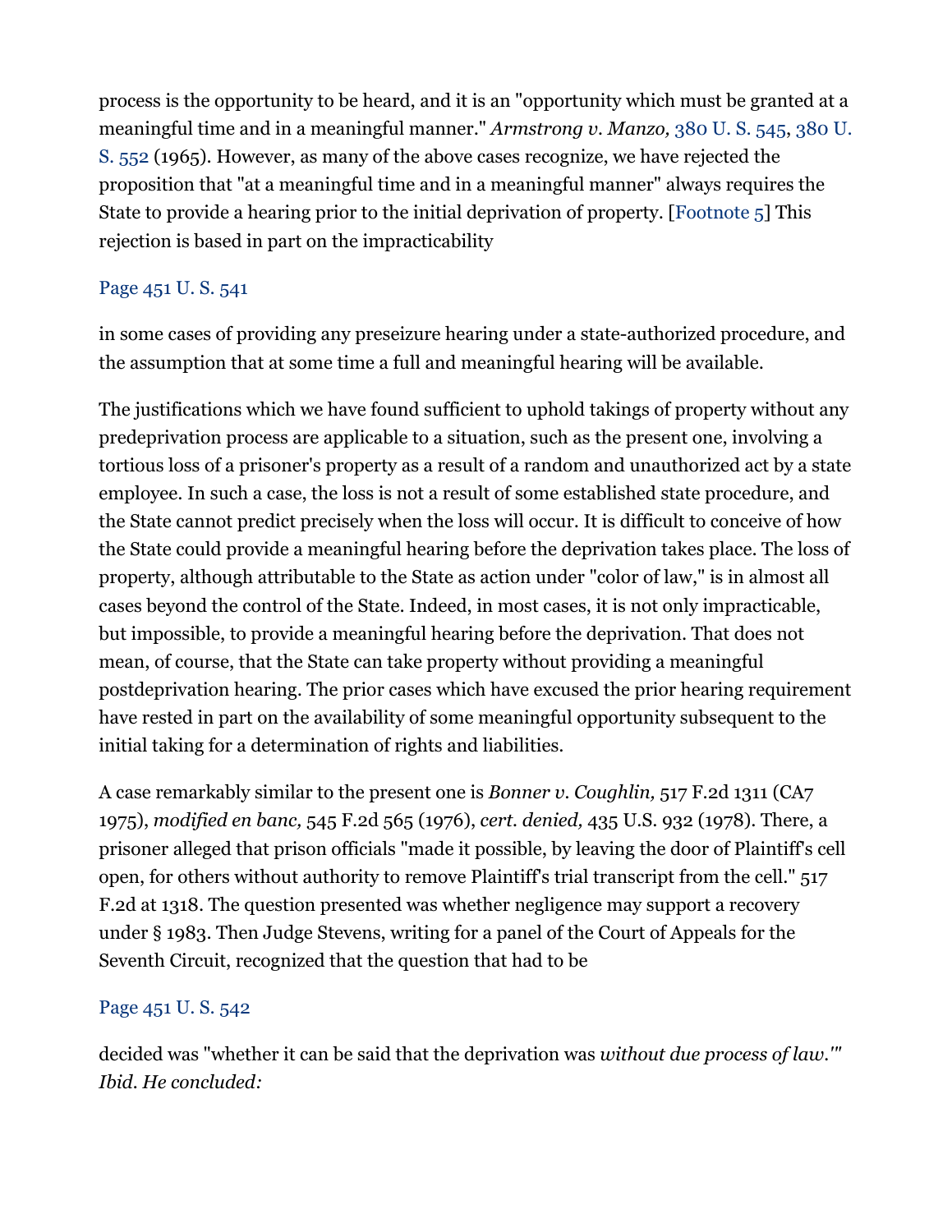"It seems to us that there is an important difference between a challenge to an established state procedure as lacking in due process and a property damage claim arising out of the misconduct of state officers. In the former situation, the facts satisfy the most literal reading of the Fourteenth Amendment's prohibition against 'state' deprivations of property; in the latter situation, however, even though there is action 'under color of' state law sufficient to bring the amendment into play, the state action is not necessarily complete. For in a case such as this, the law of Illinois provides, in substance, that the plaintiff is entitled to be made whole for any loss of property occasioned by the unauthorized conduct of the prison guards. We may reasonably conclude, therefore, that the existence of an adequate state remedy to redress property damage inflicted by state officers avoids the conclusion that there has been any constitutional deprivation of property without due process of law within the meaning of the Fourteenth Amendment."

#### *Id.* at 1319.

We believe that the analysis recited above in *Bonner* is the proper manner in which to approach a case such as this. This analysis is also quite consistent with the approach taken by this Court in *Ingraham v. Wright,* [430 U. S. 651](https://supreme.justia.com/cases/federal/us/430/651/case.html) (1977), where the Court was confronted with the claim that corporal punishment in public schools violated due process. Arguably, the facts presented to the Court in *Ingraham* were more egregious than those presented here, inasmuch as the Court was faced with both an intentional act (as opposed to negligent conduct) and a deprivation of liberty. However, we reasoned:

"'At some point, the benefit of an additional safeguard to the individual affected . . . and to society in terms of

#### <span id="page-11-0"></span>Page 451 U. S. 543

increased assurance that the action is just, may be outweighed by the cost.' *Mathews v. Eldridge,* 424 U.S. at [424 U. S. 348.](https://supreme.justia.com/us/424/319/case.html#348) We think that point has been reached in this case. In view of the low incidence of abuse, the openness of our schools, *and the common law safeguards that already exist,* the risk of error that may result in violation of a schoolchild's substantive rights can only be regarded as minimal. Imposing additional administrative safeguards as a constitutional requirement might reduce that risk marginally, but would also entail a significant intrusion into an area of primary educational responsibility."

*Id.* at [430 U. S. 682.](https://supreme.justia.com/cases/federal/us/430/651/case.html#682) (Emphasis supplied.)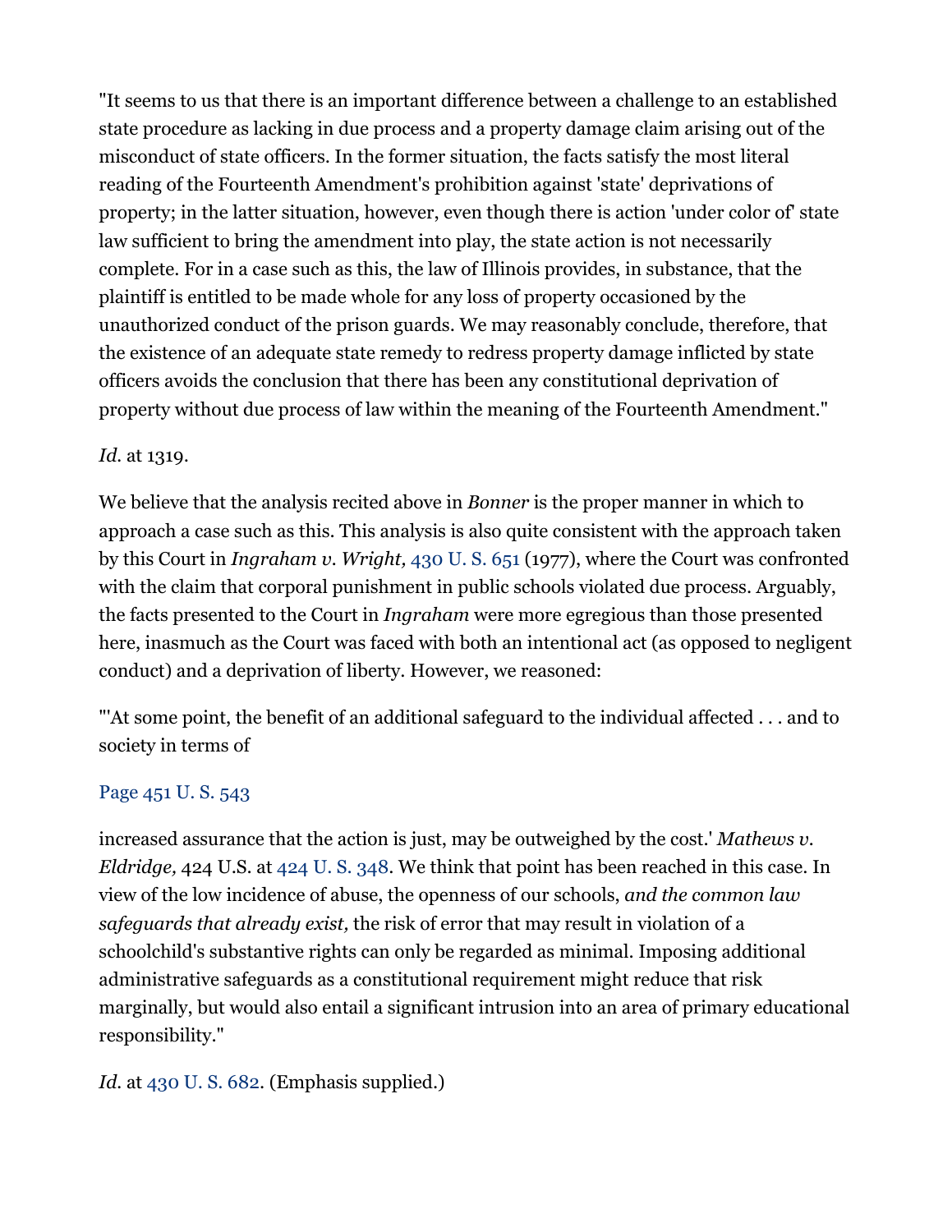## IV

Application of the principles recited above to this case leads us to conclude the respondent has not alleged a violation of the Due Process Clause of the Fourteenth Amendment. Although he has been deprived of property under color of state law, the deprivation did not occur as a result of some established state procedure. Indeed, the deprivation occurred as a result of the unauthorized failure of agents of the State to follow established state procedure. There is no contention that the procedures themselves are inadequate, nor is there any contention that it was practicable for the State to provide a predeprivation hearing. Moreover, the State of Nebraska has provided respondent with the means by which he can receive redress for the deprivation. The State provides a remedy to persons who believe they have suffered a tortious loss at the hands of the State. *See* Neb.Rev.Stat. § 81-8,209 *et seq.* (1976). Through this tort claims procedure, the State hears and pays claims of prisoners housed in its penal institutions. This procedure was in existence at the time of the loss here in question, but respondent did not use it. It is argued that the State does not adequately protect the respondent's interests, because it provides only for an action against the State, as opposed to its individual employees,

#### <span id="page-12-0"></span>Page 451 U. S. 544

it contains no provisions for punitive damages, and there is no right to a trial by jury. Although the state remedies may not provide the respondent with all the relief which may have been available if he could have proceeded under § 1983, that does not mean that the state remedies are not adequate to satisfy the requirements of due process. The remedies provided could have fully compensated the respondent for the property loss he suffered, and we hold that they are sufficient to satisfy the requirements of due process.

Our decision today is fully consistent with our prior cases. To accept respondent's argument that the conduct of the state officials in this case constituted a violation of the Fourteenth Amendment would almost necessarily result in turning every alleged injury which may have been inflicted by a state official acting under "color of law" into a violation of the Fourteenth Amendment cognizable under § 1983. It is hard to perceive any logical stopping place to such a line of reasoning. Presumably, under this rationale, any party who is involved in nothing more than an automobile accident with a state official could allege a constitutional violation under 1983. Such reasoning "would make of the Fourteenth Amendment a font of tort law to be superimposed upon whatever systems may already be administered by the States." *Paul v. Davis,* [424 U. S. 693,](https://supreme.justia.com/cases/federal/us/424/693/case.html) [424 U. S. 701](https://supreme.justia.com/cases/federal/us/424/693/case.html#701) (1976). We do not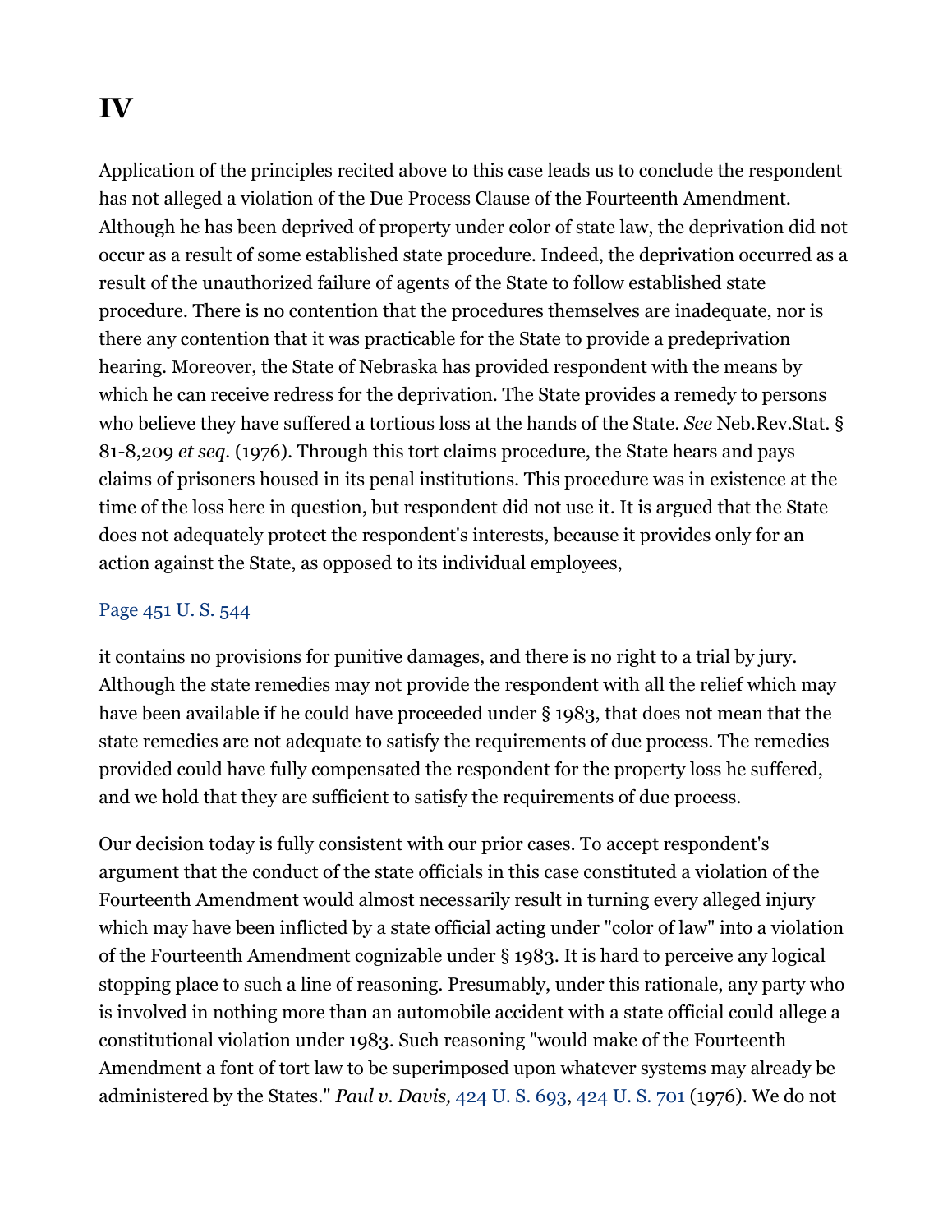think that the drafters of the Fourteenth Amendment intended the Amendment to play such a role in our society.

Accordingly, the judgment of the Court of Appeals is

*Reversed.*

## <span id="page-13-0"></span>[\[Footnote 1\]](#page-2-0)

As we explained in *Board of Regents v. Roth,* [408 U. S. 564](https://supreme.justia.com/cases/federal/us/408/564/case.html) (1972), property interests

"are not created by the Constitution. Rather, they are created, and their dimensions are defined, by existing rules or understandings that stem from an independent source such as state law -- rules or understandings that secure certain benefits and that support claims of entitlement to those benefits."

Id. at 408 U.S. 577. It is not contended that, under Nebraska law, respondent does not enjoy a property interest in the hobby materials here in question.

## <span id="page-13-1"></span>[\[Footnote 2](#page-5-1)]

Title 18 U. S.C. § 242 provides in pertinent part:

"Whoever, under color of any law, statute, ordinance, regulation, or custom, *willfully* subjects any inhabitant of any State, Territory, or District to the deprivation of any rights, privileges, or immunities secured or protected by the Constitution or laws of the United States . . . shall be fined not more than \$1,000 or imprisoned not more than one year, or both; and if death results shall be subject to imprisonment for any term of years or for life."

(Emphasis supplied.)

## <span id="page-13-2"></span>[\[Footnote 3](#page-7-0)]

Petitioners argue that, even if a negligent deprivation of respondent's property occurred, there is no evidence in the record of negligence on their part. There is merit to petitioners' arguments. Petitioners were not personally involved in the handling of the packages, and respondent's basic allegation appears to be that subordinates of petitioners violated established procedures which, if properly followed, would have ensured the proper delivery of respondent's packages. In the past, this Court has refused to accept § 1983 actions premised on theories of *respondeat superior. Monell v. New York City Dept. of Social Services,* [436 U. S. 658](https://supreme.justia.com/cases/federal/us/436/658/case.html) (1978); *Rizzo v. Goode,* [423 U. S. 362](https://supreme.justia.com/cases/federal/us/423/362/case.html) (1976). On the other hand,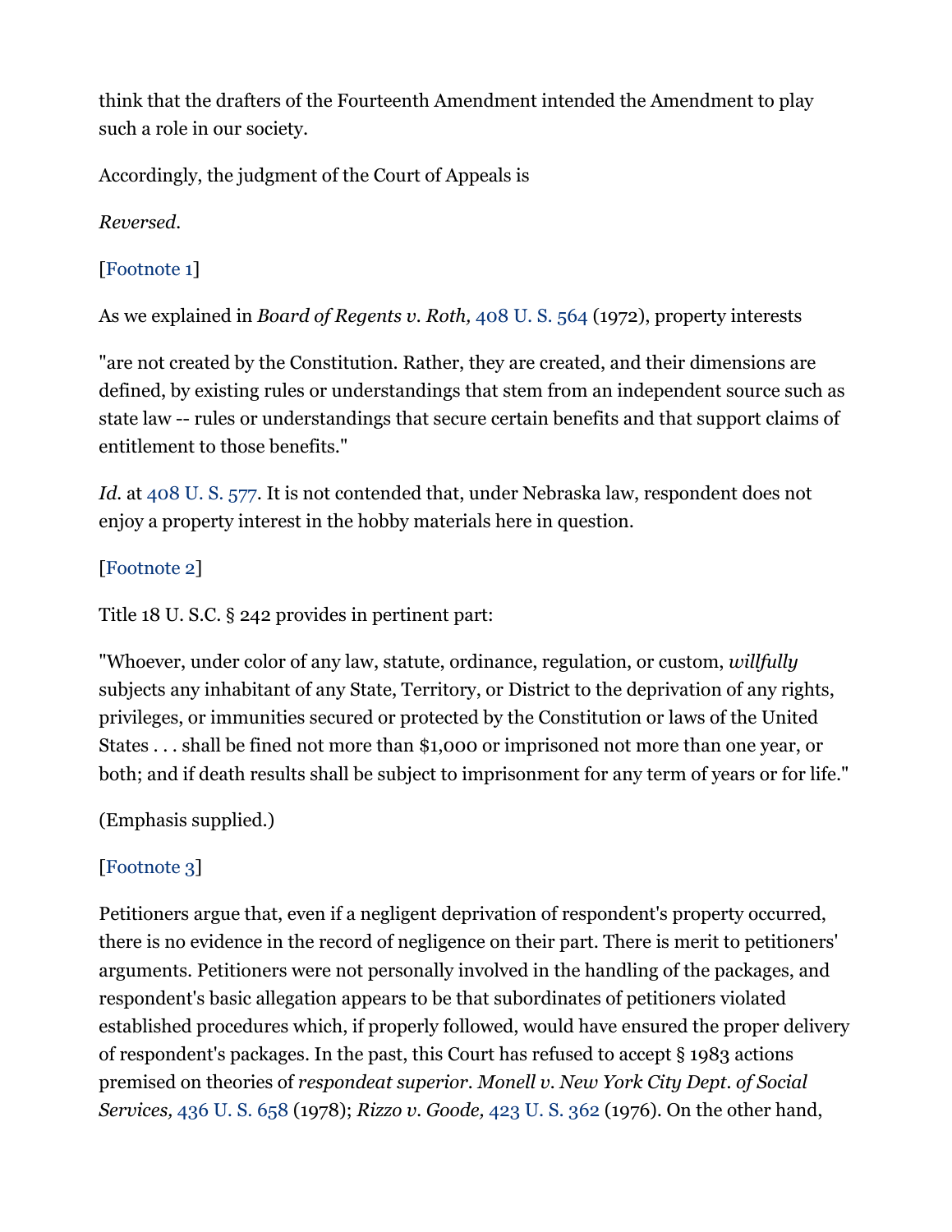there is no indication in the record that the petitioners ever raised in the District Court the argument that the loss of property was not caused by their negligence. Certainly, the District Court did not consider this an open question. In such a context, and with little or no factual development at the trial level, we can only accept for purposes of this opinion the District Court's assumption that petitioners were negligent and that this negligence contributed to respondent's loss.

## <span id="page-14-1"></span>[\[Footnote 4\]](#page-9-0)

In *Arnett v. Kennedy,* [416 U. S. 134](https://supreme.justia.com/cases/federal/us/416/134/case.html) (1974), JUSTICE WHITE noted the importance of a meaningful postdeprivation hearing when referring to many of the above cases:

"While these cases indicate that the particular interests involved might not have demanded a hearing immediately, they also reaffirm the principle that property may not be taken without a hearing at some time."

Id. at [416 U. S. 179](https://supreme.justia.com/cases/federal/us/416/134/case.html#179) (concurring in part and dissenting in part).

## <span id="page-14-2"></span>[\[Footnote 5](#page-10-0)]

As we explained in *Mathews v. Eldridge,* [424 U. S. 319](https://supreme.justia.com/cases/federal/us/424/319/case.html) (1976):

"In recent years, this Court increasingly has had occasion to consider the extent to which due process requires an evidentiary hearing prior to the deprivation of some type of property interest even if such a hearing is provided thereafter. In only one case, *Goldberg v. Kelly,* 397 U.S. at [397 U. S. 266](https://supreme.justia.com/us/397/254/case.html#266)-271, has the Court held that a hearing closely approximating a judicial trial is necessary. In other cases requiring some type of pretermination hearing as a matter of constitutional right the Court has spoken sparingly about the requisite procedures."

## *Id.* at [424 U. S. 333.](https://supreme.justia.com/cases/federal/us/424/319/case.html#333)

## JUSTICE STEWART, concurring.

It seems to me extremely doubtful that the property loss here, even though presumably caused by the negligence of state agents, is the kind of deprivation of property to which the Fourteenth Amendment is addressed. If it is, then so too would be damages to a person's automobile resulting from

## <span id="page-14-0"></span>Page 451 U. S. 545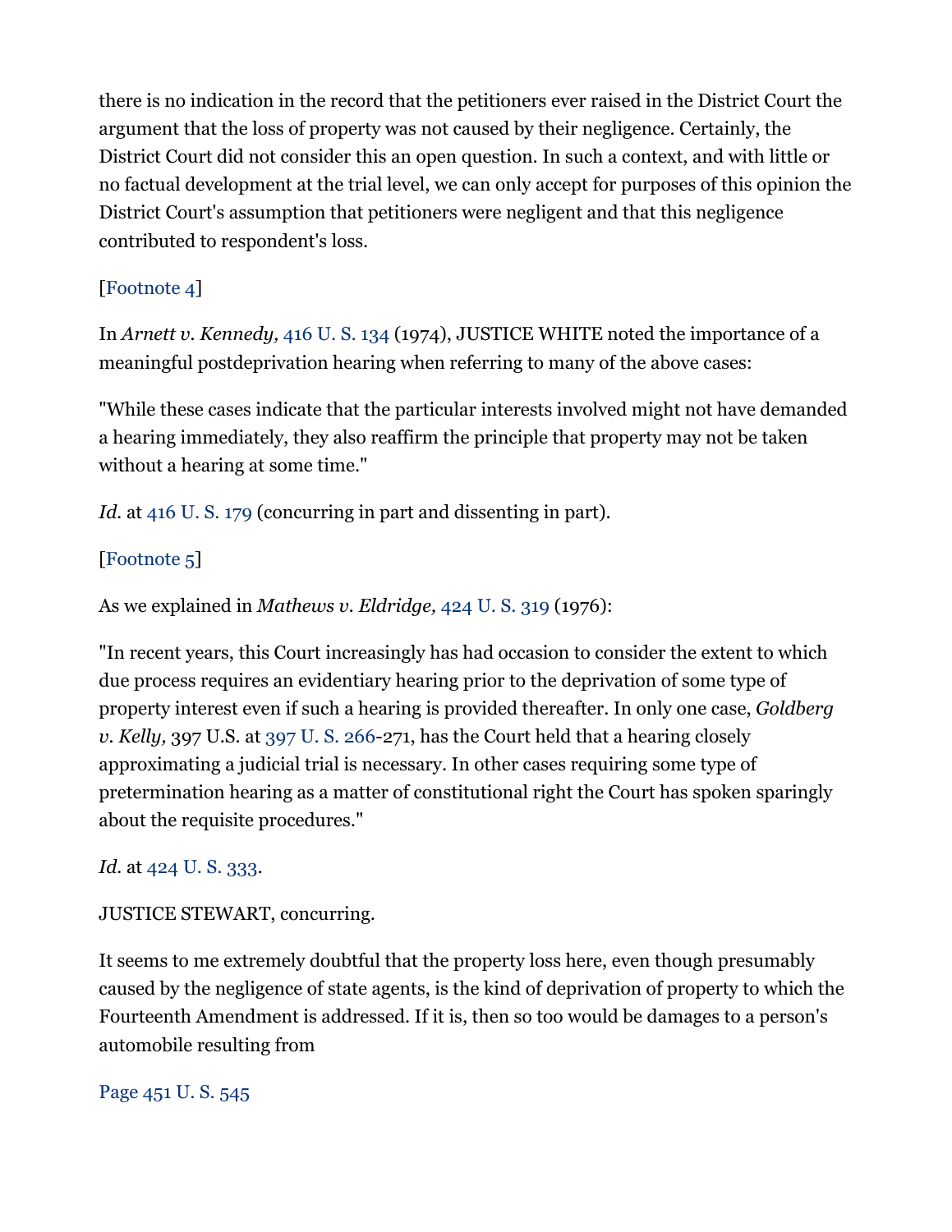a collision with a vehicle negligently operated by a state official. To hold that this kind of loss is a deprivation of property within the meaning of the Fourteenth Amendment seems not only to trivialize, but grossly to distort, the meaning and intent of the Constitution.

But even if Nebraska has deprived the respondent of his property in the constitutional sense, it has not deprived him of it without due process of law. By making available to the respondent a reparations remedy, Nebraska has done all that the Fourteenth Amendment requires in this context.

On this understanding, I join the opinion of the Court.

JUSTICE WHITE, concurring.

I join the opinion of the Court, but with the reservations stated by my Brother BLACKMUN in his concurring opinion.

#### JUSTICE BLACKMUN, concurring.

While I join the Court's opinion in this case, I write separately to emphasize my understanding of its narrow reach. This suit concerns the deprivation only of property, and was brought only against supervisory personnel, whose simple "negligence" was assumed, but, on this record, not actually proved. I do not read the Court's opinion as applicable to a case concerning deprivation of life or of liberty. *Cf. Moore v. East Cleveland,* [431 U. S. 494](https://supreme.justia.com/cases/federal/us/431/494/case.html) (1977). I also do not understand the Court to intimate that the sole content of the Due Process Clause is procedural regularity. I continue to believe that there are certain governmental actions that, even if undertaken with a full panoply of procedural protection, are, in and of themselves, antithetical to fundamental notions of due process. *See, e.g., Boddie v. Connecticut,* [401 U. S. 371](https://supreme.justia.com/cases/federal/us/401/371/case.html) (1971); *Roe v. Wade,* [410 U. S. 113](https://supreme.justia.com/cases/federal/us/410/113/case.html) (1973).

Most importantly, I do not understand the Court to suggest that the provision of "postdeprivation remedies," *ante* at 451 U. S. 538, within a state system would cure the unconstitutional

#### <span id="page-15-0"></span>Page 451 U. S. 546

nature of a state official's intentional act that deprives a person of property. While the "random and unauthorized" nature of negligent acts by state employees makes it difficult for the State to "provide a meaningful hearing before the deprivation takes place," *ante* at [451 U. S. 541](#page-10-1), it is rare that the same can be said of intentional acts by state employees. When it is possible for a State to institute procedures to contain and direct the intentional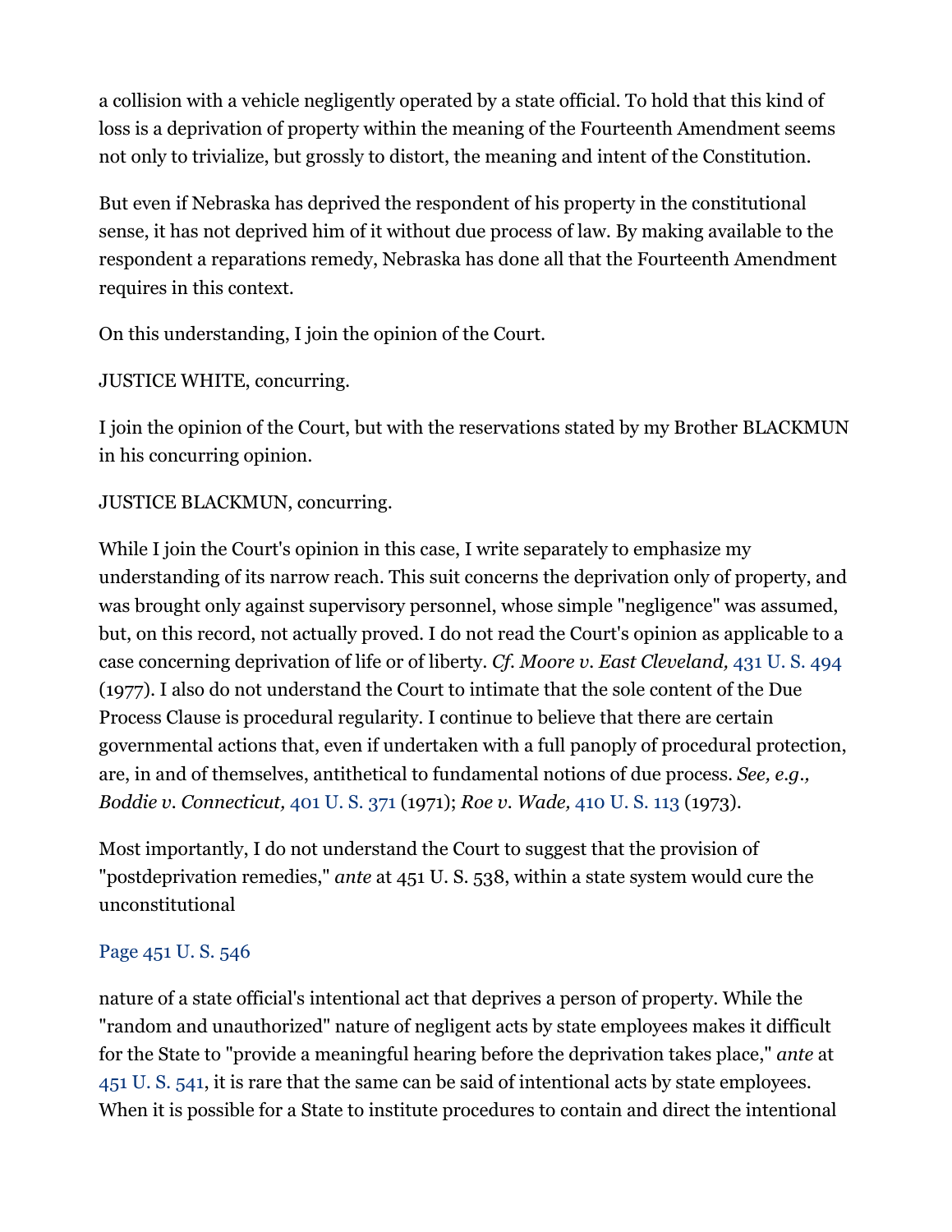actions of its officials, it should be required, as a matter of due process, to do so. *See Sniadach v. Family Finance Corp.,* [395 U. S. 337](https://supreme.justia.com/cases/federal/us/395/337/case.html) (1969); *Fuentes v. Shevin,* [407 U. S. 67](https://supreme.justia.com/cases/federal/us/407/67/case.html) (1972); *Goldberg v. Kelly,* [397 U. S. 254](https://supreme.justia.com/cases/federal/us/397/254/case.html) (1970). In the majority of such cases, the failure to provide adequate process prior to inflicting the harm would violate the Due Process Clause. The mere availability of a subsequent tort remedy before tribunals of the same authority that, through its employees, deliberately inflicted the harm complained of, might well not provide the due process of which the Fourteenth Amendment speaks.

JUSTICE POWELL, concurring in the result.

This case presents the question whether a state prisoner may sue to recover damages under 42 U.S.C. § 1983, alleging that a violation of the Due Process Clause of the Fourteenth Amendment occurred when two shipments mailed to him were lost due to the negligence of the prison's warden and "hobby manager." Unlike the Court, I do not believe that such negligent acts by state officials constitute a deprivation of property within the meaning of the Fourteenth Amendment, regardless of whatever subsequent procedure a State may or may not provide. I therefore concur only in the result.

The Court's approach begins with three "unquestionable" facts concerning respondent's due process claim:

"the petitioners acted under color of state law; the hobby kit falls within the definition of property; and the alleged loss, even though negligently caused, amounted to a deprivation.

## Page 451 U. S. 547

*Ante* at [451 U. S. 536-](https://supreme.justia.com/us/451/527/case.html#536)537. It then goes on to reject respondent's claim on the theory that procedural due process is satisfied in such a case where a State provides a 'postdeprivation' procedure for seeking redress -- here, a tort claims procedure. I would not decide this case on that ground, for two reasons. First, the Court passes over a threshold question - whether a negligent act by a state official that results in loss of or damage to property constitutes a deprivation of property for due process purposes. [[Footnote 2/1](#page-19-1)] Second, in doing so, the Court suggests a narrow, wholly procedural view of the limitation imposed on the States by the Due Process Clause."

<span id="page-16-0"></span>The central question in this case is whether *unintentional* but negligent acts by state officials, causing respondent's loss of property, are actionable under the Due Process Clause. In my view, this question requires the Court to determine whether intent is an essential element of a due process claim, just as we have done in cases applying the Equal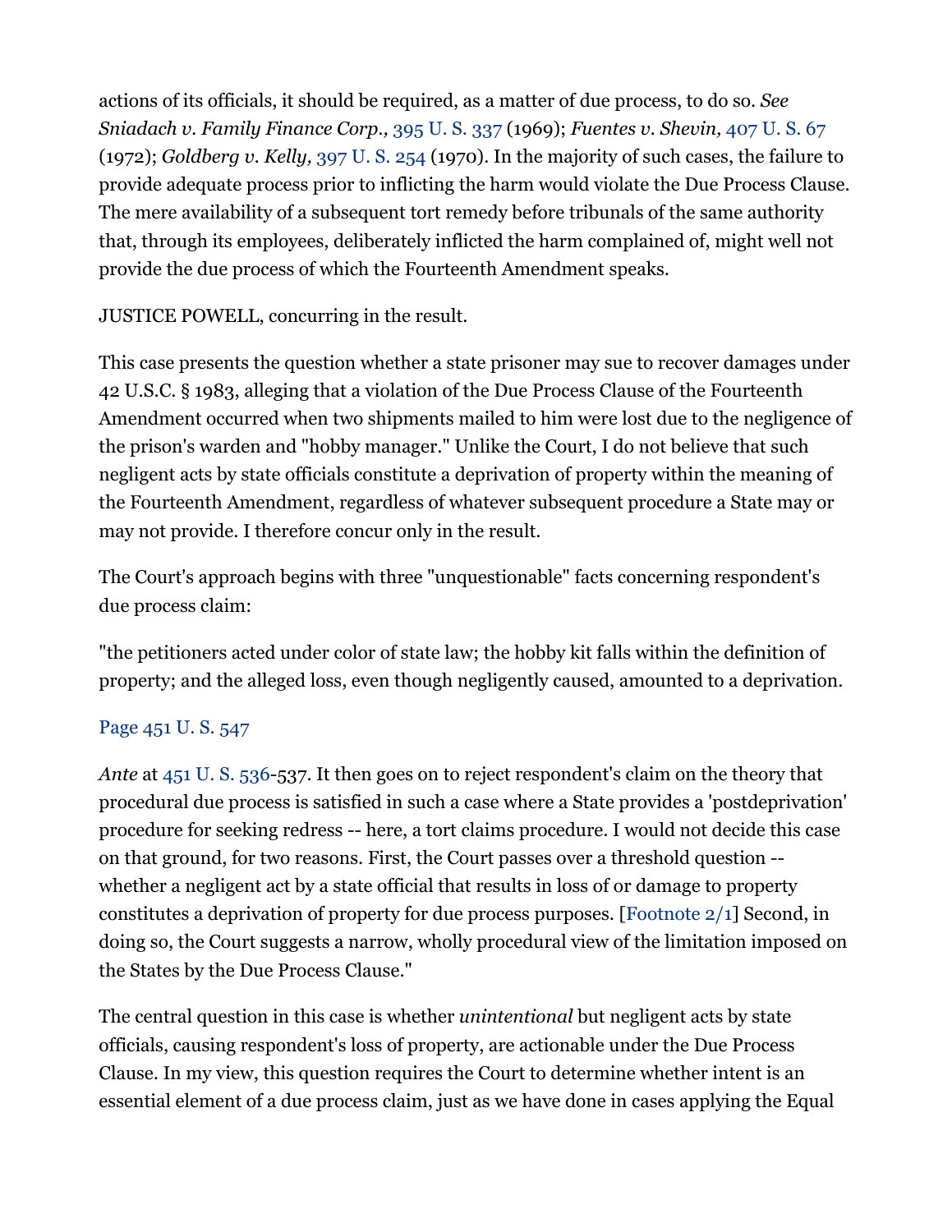<span id="page-17-1"></span><span id="page-17-0"></span>Protection Clause [\[Footnote 2/2\]](#page-19-2) and the Eighth Amendment's prohibition of "cruel and unusual punishment." [[Footnote 2/3\]](#page-19-3) The intent question cannot be

#### Page 451 U. S. 548

given "a uniform answer across the entire spectrum of conceivable constitutional violations which might be the subject of a § 1983 action," *Baker v. McCollan,* [443 U. S. 137](https://supreme.justia.com/cases/federal/us/443/137/case.html), 443 U. S. [139-140 \(1979\). Rather, we must give close attention to the nature of the particular](https://supreme.justia.com/cases/federal/us/443/137/case.html#139) constitutional violation asserted in determining whether intent is a necessary element of such a violation.

In the due process area, the question is whether intent is required before there can be a "deprivation" of life, liberty, or property. In this case, for example, the negligence of the prison officials caused respondent to lose his property. Nevertheless, I would not hold that such a negligent act, causing unintended loss of or injury to property, works a deprivation in the *constitutional sense.* Thus, no procedure for compensation is constitutionally required.

<span id="page-17-2"></span>A "deprivation" connotes an intentional act denying something to someone, or, at the very least, a deliberate decision not to act to prevent a loss. [\[Footnote 2/4](#page-20-0)] The most reasonable interpretation of the Fourteenth Amendment would limit due process claims to such active deprivations. [[Footnote 2/5\]](#page-20-1) This is the view

#### <span id="page-17-3"></span>Page 451 U. S. 549

<span id="page-17-4"></span>adopted by an overwhelming number of lower courts, which have rejected due process claims premised on negligent acts without inquiring into the existence or sufficiency of the subsequent procedures provided by the State. [[Footnote 2/6\]](#page-21-0) In addition, such a rule would avoid trivializing the right of action provided in § 1983. That provision was enacted to deter real abuses by state officials in the exercise of governmental powers. It would make no sense to open the federal courts to lawsuits where there has been no affirmative abuse of power, merely a negligent deed by one who happens to be acting under color of state law. *See* n. 12, *infra.* [[Footnote 2/7\]](#page-21-1)

#### <span id="page-17-5"></span>Page 451 U. S. 550

The Court appears unconcerned about this prospect, probably because of an implicit belief in the availability of state tort remedies in most cases. In its view, such remedies will satisfy procedural due process, and relegate cases of official negligence to nonfederal forums. But the fact is that this rule would "make of the Fourteenth Amendment a font of tort law,"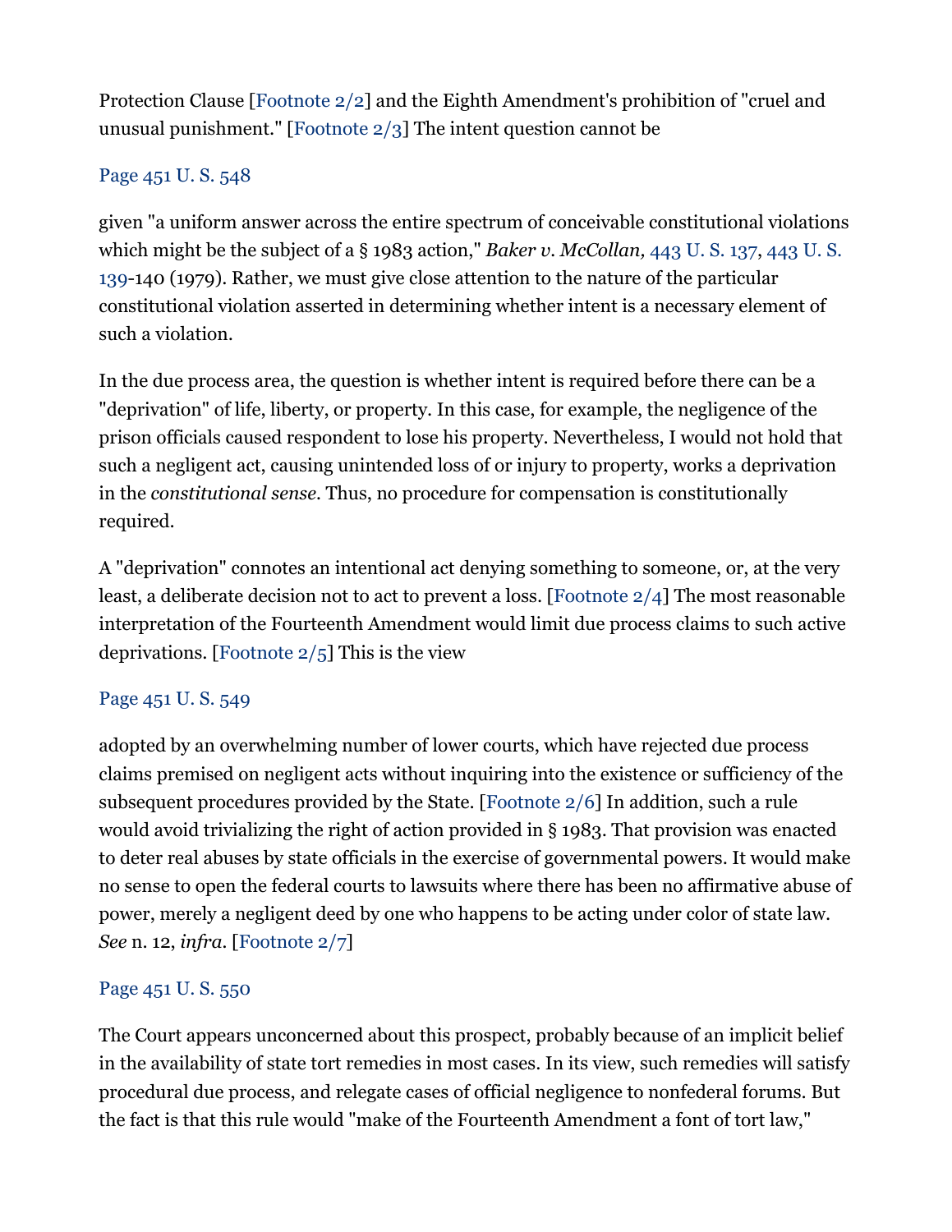<span id="page-18-0"></span>*Paul v. Davis,* [424 U. S. 693](https://supreme.justia.com/cases/federal/us/424/693/case.html), [424 U. S. 701](https://supreme.justia.com/cases/federal/us/424/693/case.html#701) (1976), whenever a State has failed to provide a remedy for negligent invasions of liberty or property interests. [[Footnote 2/8](#page-21-2)] Moreover, despite

#### Page 451 U. S. 551

the breadth of.state tort remedies, such claims will be more numerous than might at first be supposed. In *Kent v. Prasse,* 385 F.2d 406 (CA3 1967) (per curiam), for example, a state prisoner was forced to work on a faulty machine, sustained an injury, and brought suit against prison officials. The United States Court of Appeals for the Third Circuit noted that the State, unfortunately, did not provide compensation for this injury, but stated:

"Nor are we able to perceive that a tort committed by a state official acting under color of law is, in and of itself, sufficient to show an invasion of a person's right under [§ 1983]. While not dispositive, we note that there is no allegation that defendants violated any state criminal law or acted out of bad motive. Nor [is it] alleged that any state law was not enforced by the defendants."

<span id="page-18-1"></span>*Id.* at 407. [\[Footnote 2/9\]](#page-22-0) Rather than reject this reasoning, I would adopt the view that negligent official acts do not provide any basis for inquiries

#### Page 451 U. S. 552

by federal courts into the existence, or procedural adequacy, of applicable state tort remedies.

Such an approach has another advantage; it avoids a somewhat disturbing implication in the Court's opinion concerning the scope of due process guarantees. The Court analyzes this case solely in terms of the procedural rights created by the Due Process Clause. Finding state procedures adequate, it suggests that no further analysis is required of more substantive limitations on state action located in this Clause. *Cf. Paul v. Davis, supra,* at [424 U. S. 712-](https://supreme.justia.com/cases/federal/us/424/693/case.html#712)714 (assessing the claim presented in terms of the "substantive aspects of the Fourteenth Amendment"); *Ingraham v. Wright,* [430 U. S. 651,](https://supreme.justia.com/cases/federal/us/430/651/case.html) [430 U. S. 679](https://supreme.justia.com/cases/federal/us/430/651/case.html#679), n. 47 (1977) (leaving open the question whether "corporal punishment of a public school child may give rise to an independent federal cause of action to vindicate substantive rights under the Due Process Clause").

<span id="page-18-2"></span>The Due Process Clause imposes substantive limitations on state action, and, under proper circumstances, [[Footnote 2/10\]](#page-22-1) these limitations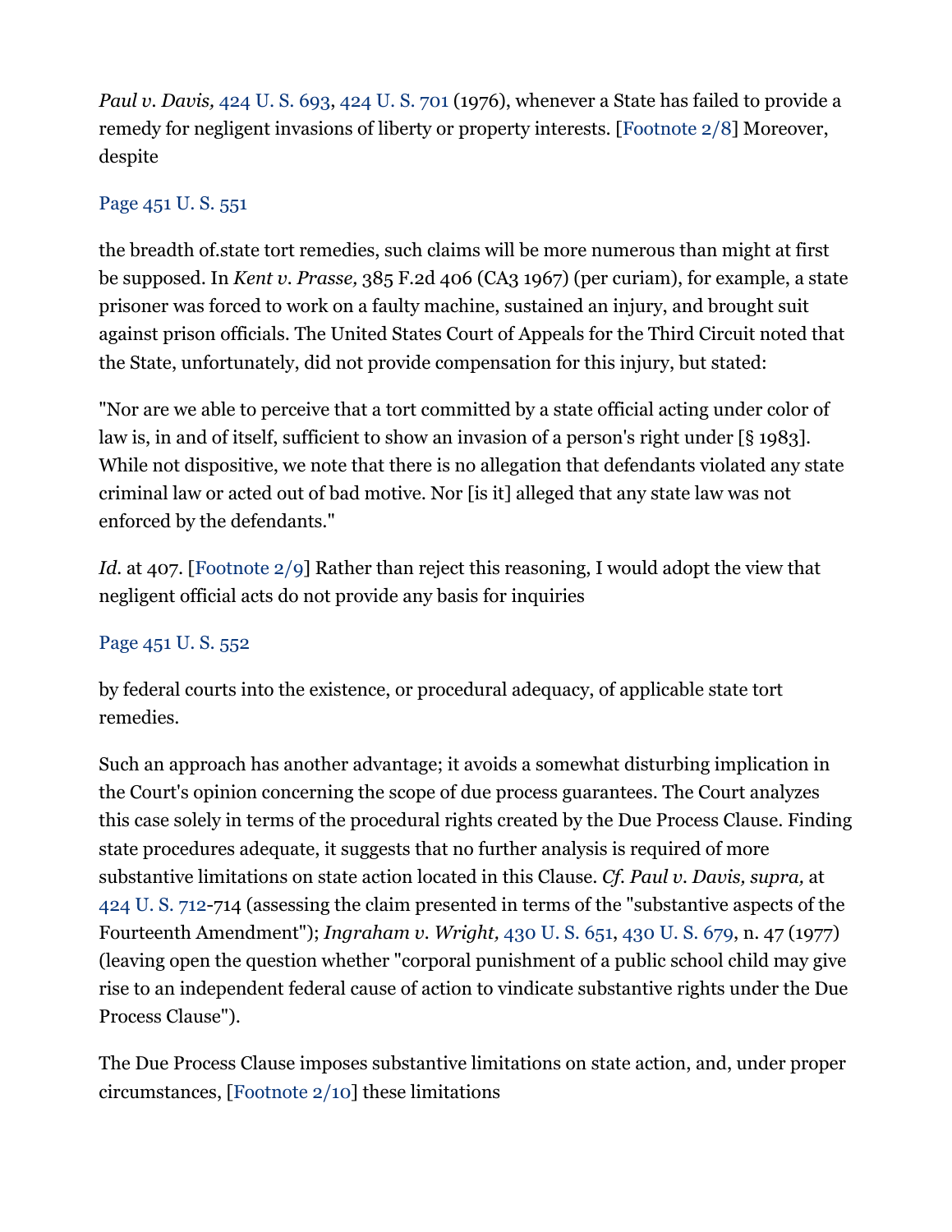#### Page 451 U. S. 553

<span id="page-19-5"></span><span id="page-19-4"></span>may extend to intentional and malicious deprivations of liberty [\[Footnote 2/11](#page-23-0)] and property, [[Footnote 2/12\]](#page-23-1) even where compensation is available under state law. The Court, however, fails altogether to discuss the possibility that the kind of state action alleged here constitutes a violation of the substantive guarantees of the Due Process Clause. As I do not consider a negligent act the kind of deprivation that implicates the procedural guarantees of the Due Process Clause, I certainly would not view negligent acts as violative of these substantive guarantees. But the Court concludes that there has been such a deprivation. And yet it avoids entirely the question whether the Due Process Clause may place substantive limitations on this form of governmental conduct.

In sum, it seems evident that the reasoning and decision of the Court today, even if viewed as compatible with our precedents, create new uncertainties as well as invitations to

#### <span id="page-19-0"></span>Page 451 U. S. 554

<span id="page-19-6"></span>litigate under a statute that already has burst its historical bounds. [[Footnote 2/13\]](#page-23-2)

#### <span id="page-19-1"></span>[\[Footnote 2/1](#page-16-0)]

Assuming that there was a "deprivation" of the hobby kit under color of state law in this case, I would agree with the Court's conclusion that state tort remedies provide adequate procedural protection. *Cf. Ingraham v. Wright,* [430 U. S. 651](https://supreme.justia.com/cases/federal/us/430/651/case.html), [430 U. S. 674-](https://supreme.justia.com/cases/federal/us/430/651/case.html#674)682 (1977) (common law remedies are adequate to afford procedural due process in cases of corporal punishment of students).

#### <span id="page-19-2"></span>[\[Footnote 2/2\]](#page-17-0)

*Washington v. Davis,* [426 U. S. 229](https://supreme.justia.com/cases/federal/us/426/229/case.html) (1976); *Arlington Heights v. Metropolitan Housing Dev. Corp.,* [429 U. S. 252](https://supreme.justia.com/cases/federal/us/429/252/case.html) (1977) (invidious discriminatory purpose required for claim of racial discrimination under the Equal Protection Clause).

#### <span id="page-19-3"></span>[\[Footnote 2/3\]](#page-17-1)

In *Estelle v. Gamble,* [429 U. S. 97](https://supreme.justia.com/cases/federal/us/429/97/case.html), [429 U. S. 105](https://supreme.justia.com/cases/federal/us/429/97/case.html#105) (1976), we held that "deliberate indifference to a prisoner's serious illness or injury" on the part of prison officials is sufficient to constitute an "infliction" of cruel and unusual punishment under the Eighth Amendment. We also stated that an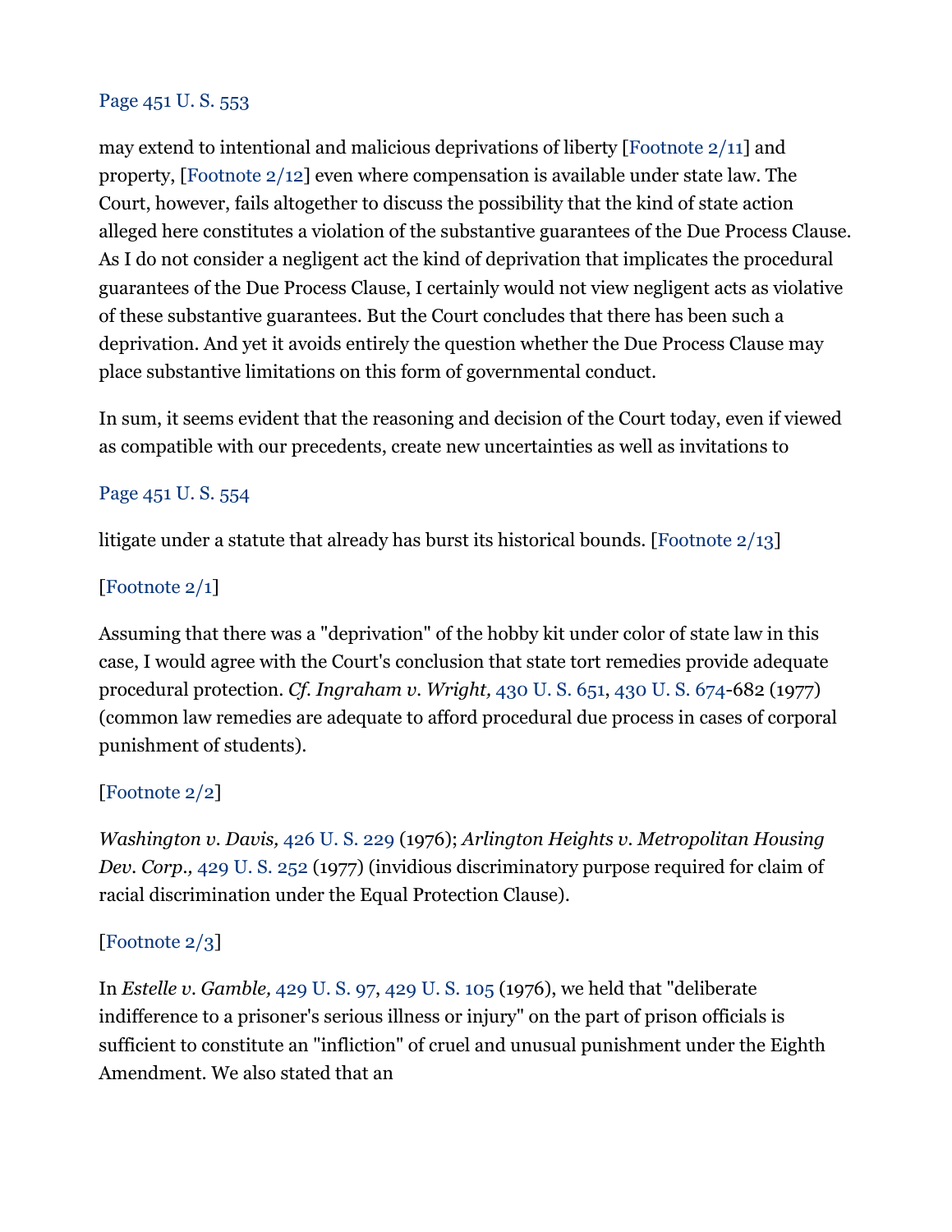"accident, although it may produce added anguish, is not, on that basis alone, to be characterized as wanton infliction of unnecessary pain."

*Ibid. Estelle v. Gamble* thus supports my view of the Due Process Clause -- which requires consideration not only of the effect of an injury or loss on a citizen, but also of the intent of the state official whose actions caused the injury or loss.

## <span id="page-20-0"></span>[\[Footnote 2/4\]](#page-17-2)

According to Webster's New International Dictionary of the English Language (2d ed.1945), to "deprive" is to "dispossess; bereave; divest; to hinder from possessing; debar; shut out."

## <span id="page-20-1"></span>[\[Footnote 2/5](#page-17-3)]

In analogous contexts, we have held that the intent of state officials is a relevant factor to consider in determining whether an individual has suffered a denial of due process. In *United States v. Lovasco,* [431 U. S. 783,](https://supreme.justia.com/cases/federal/us/431/783/case.html) [431 U. S. 790](https://supreme.justia.com/cases/federal/us/431/783/case.html#790) (1977), involving preindictment prosecutorial delay, we held that

"proof of prejudice is generally a necessary, but not sufficient, element of a due process claim, and . . . the due process inquiry must consider the reasons for the delay as well as the prejudice to the accused."

Similarly, in *Baker v. McCollan,* [443 U. S. 137](https://supreme.justia.com/cases/federal/us/443/137/case.html) (1979), the Court reviewed a claimed violation of due process occurring when a sheriff arrested the individual named in an arrest warrant and failed for a time to realize that the warrant itself had named the wrong person. The Court there noted that "the state of mind of the defendant may be relevant on the issue of whether a constitutional violation has occurred in the first place," *id.* at [443 U. S. 140,](https://supreme.justia.com/cases/federal/us/443/137/case.html#140) n. 1, and went on to hold that there had been no deprivation of liberty without due process of law. The Court reasoned that there is no duty to investigate "every claim of innocence," *id.* at [443 U. S. 146,](https://supreme.justia.com/cases/federal/us/443/137/case.html#146) and no constitutional requirement of an "error-free investigation of such a claim," *ibid.* It relied on the fact that the sheriff had acted reasonably in relying on a facially valid arrest warrant, thus implicitly distinguishing a case involving an intentional deprivation of liberty without cause.

To be sure, even where there has been an intentional deprivation of property, due process claims also must satisfy the requirement that the act be sufficiently linked to an official's state-created duties or powers to constitute "state action." *See* n. 10, *infra.*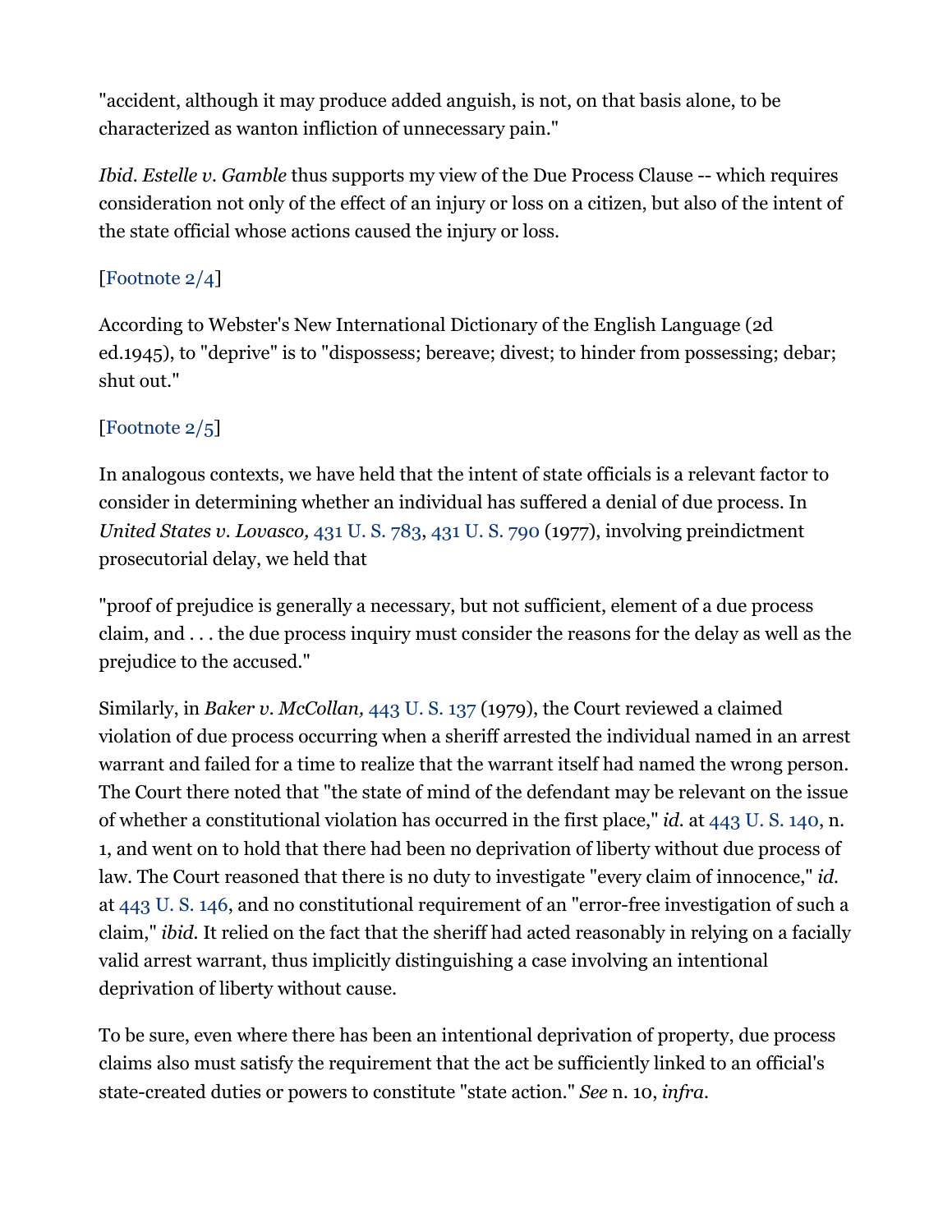### <span id="page-21-0"></span>[\[Footnote 2/6\]](#page-17-4)

*See, e.g., Williams v. Kelley,* 624 F.2d 695 (CA5 1980), *cert. pending,* No. 80-6165; *Bonner v. Coughlin,* 545 F.2d 565 (CA7 1976) (en banc), *cert. denied,* 435 U.S. 932 (1978); *Harper v. Cserr,* 544 F.2d 1121, 1124 (CA1 1976); *Williams v. Vincent,* 508 F.2d 541, 546 (CA2 1974); *Jenkins v. Averett,* 424 F.2d 1228, 1232 (CA4 1970); *Kent v. Prasse,* 385 F.2d 406 (CA3 1967) (per curiam). *See also Paul v. Davis,* [424 U. S. 693,](https://supreme.justia.com/cases/federal/us/424/693/case.html) [424 U. S. 698](https://supreme.justia.com/cases/federal/us/424/693/case.html#698) (1976) (suggesting that there should not be a § 1983 action in favor of "the survivors of an innocent bystander mistakenly shot by a policeman or negligently killed by a sheriff driving a government vehicle").

There is no occasion here to express any view as to the possibility of negligent violations of other, more particular constitutional guarantees.

## <span id="page-21-1"></span>[\[Footnote 2/7](#page-17-5)]

We have previously expressed concerns about the prospect that the Due Process Clause may become a vehicle for federal litigation of state torts. In *Paul v. Davis, supra,* we held that an official action damaging the reputation of a private citizen, although an actionable tort under state law, did not constitute a deprivation of "liberty" within the meaning of the Fourteenth Amendment. In so holding, we relied principally on the fact that the individual's interest in his reputation was not accorded a "legal guarantee of present enjoyment" under state law, since it was "simply one of a number [of interests] which the State may protect against injury by virtue of its tort law." *Id.* at [424 U. S. 711](https://supreme.justia.com/cases/federal/us/424/693/case.html#711)-712.

Attention to the "guarantees" provided by state law is at least as appropriate in a case involving an alleged deprivation of "property." It is clear that the hobby kit was respondent's "property." But it also is clear that, under state law, no remedy other than tort law protects property from interferences caused by the negligence of others. The reasoning of *Paul v. Davis* would suggest, therefore, that the enjoyment of property free of negligent interference is not sufficiently "guaranteed" by state law to justify a due process claim based on official negligence.

A State perhaps could constitutionalize certain negligent actions by state officials by criminalizing negligence, thus extending its guarantee to this kind of interference. Instead, the States merely have created systems for civil compensation of tort victims. In this sense, state law draws a clear distinction between negligently caused injuries and intentional thefts or assaults.

#### <span id="page-21-2"></span>[\[Footnote 2/8\]](#page-18-0)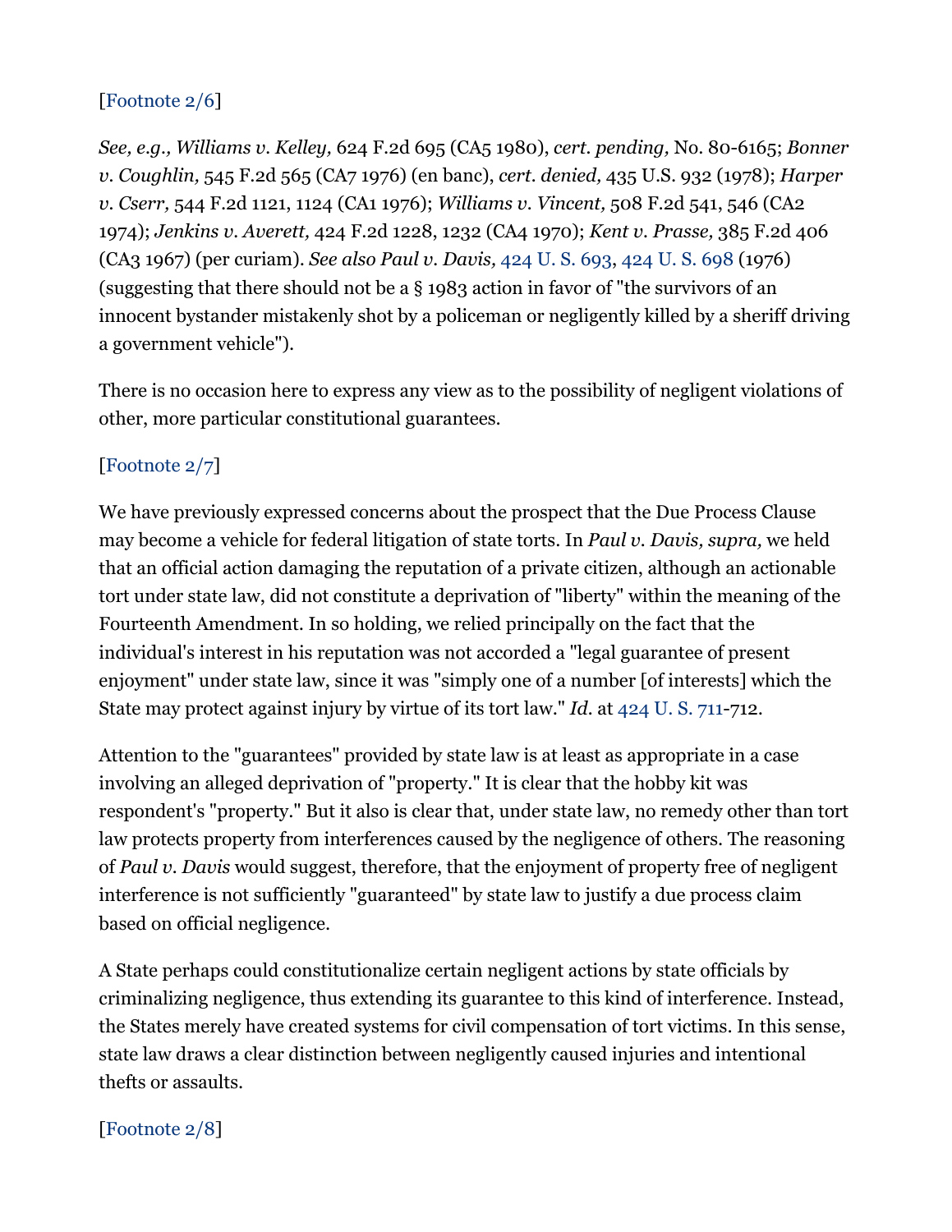One additional problem with the Court's purely procedural approach is worth noting. In *Kent v. Prasse, supra,* the Third Circuit faced a claimed deprivation of procedural due process by prison officials based on the failure of a State to provide a tort remedy for official negligence -- the exact claim validated by the Court today. The court noted that, " [i]n any event, such a deprivation would be the work of the state, not these defendants." 385 F.2d at 407. Arguably, if the absence of a tort remedy is the heart of one's constitutional claim, the defendant in the § 1983 suit must be the State itself, or its lawmakers, both of whom are immune from suit. *See Tenney v. Brandhove,* [341 U. S. 367](https://supreme.justia.com/cases/federal/us/341/367/case.html) (1951) (legislators); *Edelman v. Jordan,* [415 U. S. 651,](https://supreme.justia.com/cases/federal/us/415/651/case.html) [415 U. S. 662](https://supreme.justia.com/cases/federal/us/415/651/case.html#662)-663 (1974) (Eleventh Amendment bars suits against States in federal court). If so, the only remedy available to plaintiffs would be a more substantive due process claim -- where grounds for such a claim exist. The Court does not discuss this possibility.

## <span id="page-22-0"></span>[\[Footnote 2/9\]](#page-18-1)

Another example is presented in the case of *Hamilton v. Stover, cert. pending,* No. 80-1419 (filed Feb. 20, 1981), involving a collision between a police car and another car. In an unpublished order, the Sixth Circuit affirmed dismissal of a resulting § 1983 action against the policeman, reasoning that negligent driving cannot constitute a deprivation of constitutional rights. *Hamilton v. Stover,* No. 79-3562 (Nov. 24, 1980). In his brief in this Court, however, the policeman points out that he and the employing municipality possess absolute immunity under Ohio law, Ohio Rev.Code § 701.02 (1976), for acts while responding to an emergency call. If this immunity has the effect of cutting off all state law remedies, under the Court's reasoning, there appears to be a deprivation of procedural due process, actionable in federal court.

#### <span id="page-22-1"></span>[\[Footnote 2/10\]](#page-18-2)

Even intentional injuries inflicted by state officials must be "state action" to implicate the due process guarantees, and must be "under color of" state law in order to be actionable under § 1983. In this area, we have drawn a distinction between mere "torts of state officials" and "acts done *under color' of law . . . which deprived a person of some right secured by the Constitution or laws of the United States." Screws v. United States, 325 U. [S. 91, 325 U. S. 109 \(1945\) \(plurality opinion of Douglas, J.\) \(discussing the criminal](https://supreme.justia.com/cases/federal/us/325/91/case.html) analogue of § 1983 -- now codified as 18 U.S.C. § 242). Actionable deprivations must be based on "`[m]isuse of power, possessed by virtue of state law and made possible only because the wrongdoer is clothed with the authority of state law.'" Ibid. (quoting United States v. Classic, [313 U. S. 299,](https://supreme.justia.com/cases/federal/us/313/299/case.html) [313 U. S. 326](https://supreme.justia.com/cases/federal/us/313/299/case.html#326) (1941)). See also Screws, supra, at 325 U. S. [134 \(Rutledge, J., concurring in result\) \(the Constitution protects the "right not to be](https://supreme.justia.com/cases/federal/us/325/91/case.html#134)*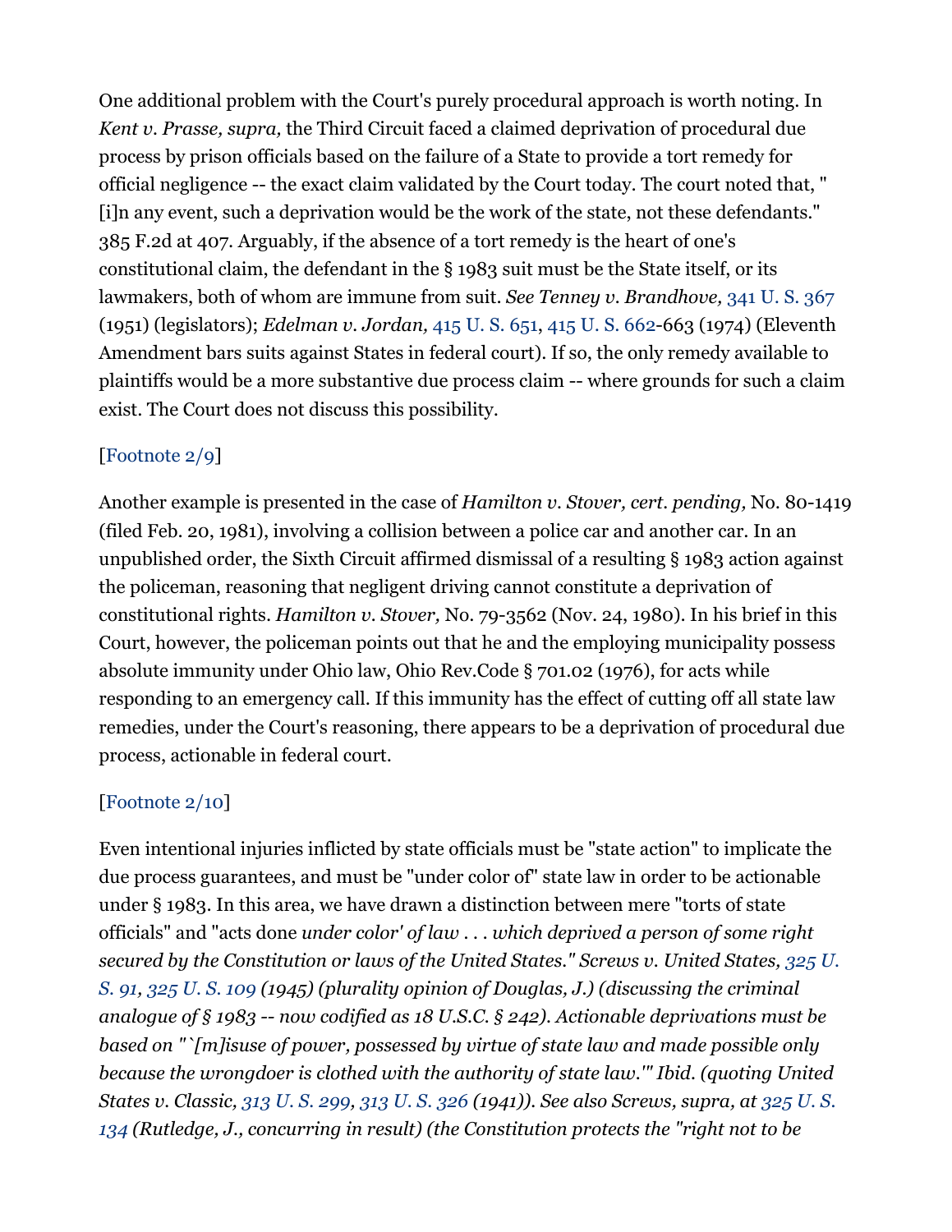*deprived of life or liberty by a state officer who takes it by abuse of his office and its power") (emphasis added). Where state officials cause injuries in ways that are equally available to private citizens, constitutional issues are not necessarily raised. As Justice Douglas put it in Screws:*

"The fact that a prisoner is assaulted, injured, or even murdered by state officials does not necessarily mean that he is deprived of any right protected or secured by the Constitution or laws of the United States."

325 U.S. at [325 U. S. 108.](https://supreme.justia.com/cases/federal/us/325/91/case.html#108)

#### <span id="page-23-0"></span>[\[Footnote 2/11\]](#page-19-4)

*See, e.g., Rochin v. California,* [342 U. S. 165](https://supreme.justia.com/cases/federal/us/342/165/case.html) (1952); *Hall v. Tawney,* 621 F.2d 607, 613 (CA4 1980) (corporal punishment of students may have violated due process if it "amounted to a brutal and inhumane abuse of official power literally shocking to the conscience"); *Bellows v. Dainack,* 555 F.2d 1105, 1106, n. 1 (CA2 1977) (use of excessive force by policeman during the course of an arrest constitutes a deprivation of "liberty" without due process).

## <span id="page-23-1"></span>[\[Footnote 2/12\]](#page-19-5)

*See, e.g., Kimbrough v. O'Neil,* 545 F.2d 1059, 1061 (CA7 1976) (en banc) ("a taking with intent (or reckless disregard) of a claimant's property by a State agent violates the Due Process Clause of the Fourteenth Amendment and is actionable under Section 1983"); *Carter v. Estelle,* 519 F.2d 1136, 1136-137 (CA5 1975) (per curiam) (same). *See also San Diego Gas & Electric Co. v. San Diego,* [450 U. S. 621](https://supreme.justia.com/cases/federal/us/450/621/case.html), [450 U. S. 656,](https://supreme.justia.com/cases/federal/us/450/621/case.html#656) n. 23 (1981) (BRENNAN, J., dissenting) (when property is taken by the government, but not in furtherance of a "public use," "the government entity may not be forced to pay just compensation under the Fifth Amend ment, [but] the landowner may nevertheless have a damages cause of action under 42 U.S.C. § 1983 for a Fourteenth Amendment due process violation").

#### <span id="page-23-2"></span>[\[Footnote 2/13\]](#page-19-6)

Section 1983 was enacted in 1871 as one of the statutes intended to implement the Fourteenth Amendment. For many years, it remained a little-used, little-known section of the Code. In the past two decades, however, resourceful counsel and receptive courts have extended its reach vastly. This statute, with a clearly understood and commendable purpose, no longer is confined to deprivations of individual rights, as intended in 1871. As a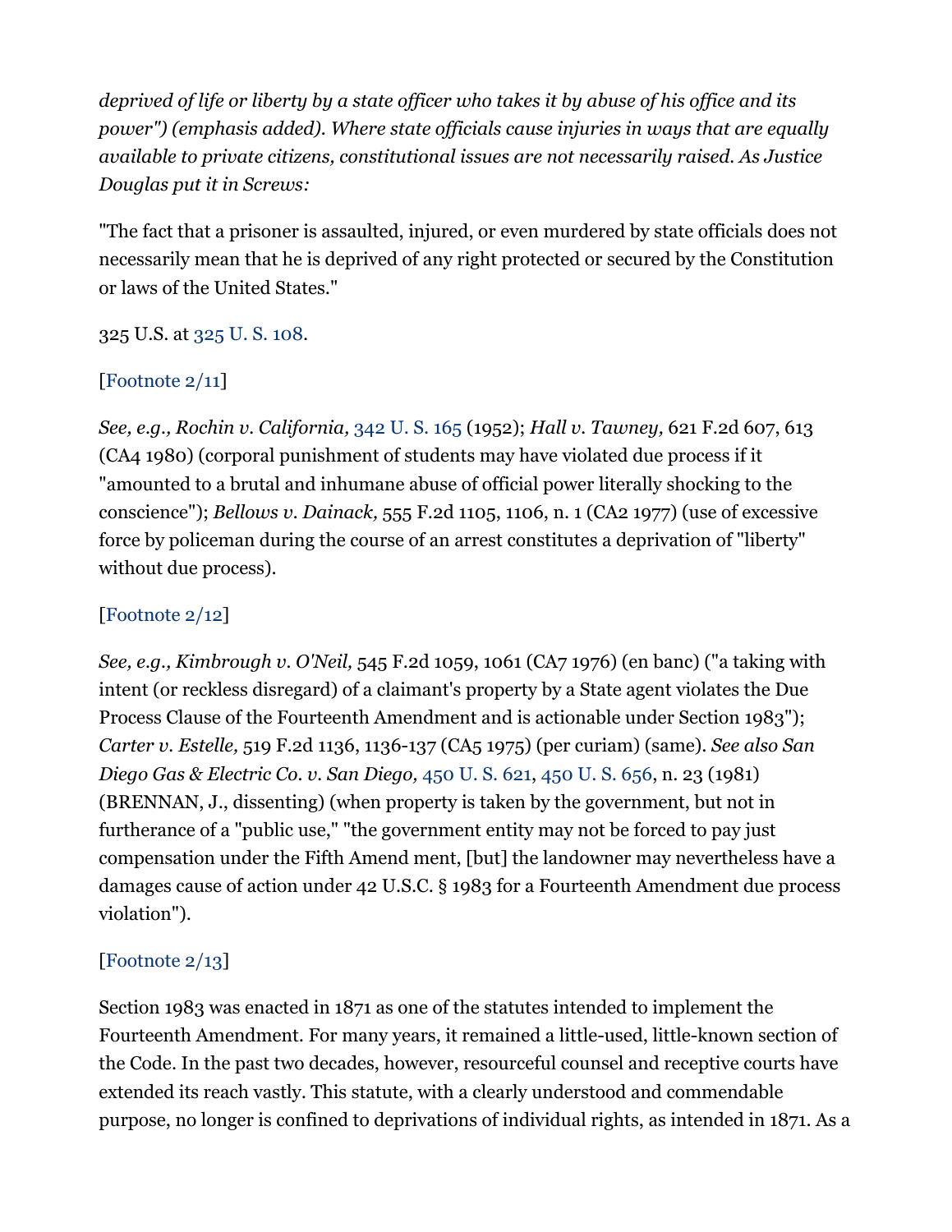result, § 1983 has become a major vehicle for general litigation in the federal courts by individuals and corporations.

Professor Christina Whitman recently has addressed this expansion of § 1983 with a comprehensive assessment of arguable pluses and minuses. *See* Whitman, Constitutional Torts, 79 Mich.L.Rev. 5 (1980). There will be no pluses, however, if the striking escalation of suits under § 1983 against state and local officials is augmented by suits based on negligent conduct. Professor Whitman noted, for example, that civil rights petitions by state prisoners in federal court increased from 218 cases in 1966 to 11,195 in 1979. *Id.* at 6. *See also* the Annual Report of the Director of the Administrative Office of the U.S. Courts 62 (1980), reporting a further increase in this number to 12,397 in 1980. The societal costs of using this statute for a purpose never contemplated are high indeed:

"First, the existence of the statutory cause of action means that every expansion of constitutional rights [through § 1983] will increase the caseload of already overburdened federal courts. This increase dilutes the ability of federal courts to defend our most significant rights. Second, every [such] expansion . . . displaces state lawmaking authority by diverting decisionmaking to the federal courts."

#### Whitman, *supra,* at 25.

The present case, involving a \$23 loss, illustrates the extent to which constitutional law has been trivialized, and federal courts often have been converted into small claims tribunals. There is little justification for making such a claim a federal case, requiring a decision by a district court, an appeal as a matter of right to a court of appeals, and potentially, consideration of a petition for certiorari in this Court. It is not in the interest of claimants or of society for disputes of this kind to be resolved by litigation that may take years, particularly in an overburdened federal system that never was designed to be utilized in this way. Congress, recognizing the problem with respect to prisoner petitions, enacted last year the Civil Rights of Institutionalized Persons Act, Pub.L. 96-247, 94 Stat. 349, authorizing federal courts to continue § 1983 prisoner cases for up to 90 days to allow recourse to administrative remedies. The grievance procedures, however, must be certified by the Attorney General or determined by the court to be in compliance with not insubstantial procedural requirements. *Id.* § 7, 42 U.S.C. § 1997e (1976 ed., Supp. IV). As a result, the Act continues to allow resort to the federal courts in many cases of this kind. In view of increasing damages suit litigation under § 1983, and the inability of courts to identify principles that can be applied consistently, perhaps the time has come for a revision of this century-old statute -- a revision that would clarify its scope while preserving its historical function of protecting individual rights from unlawful state action.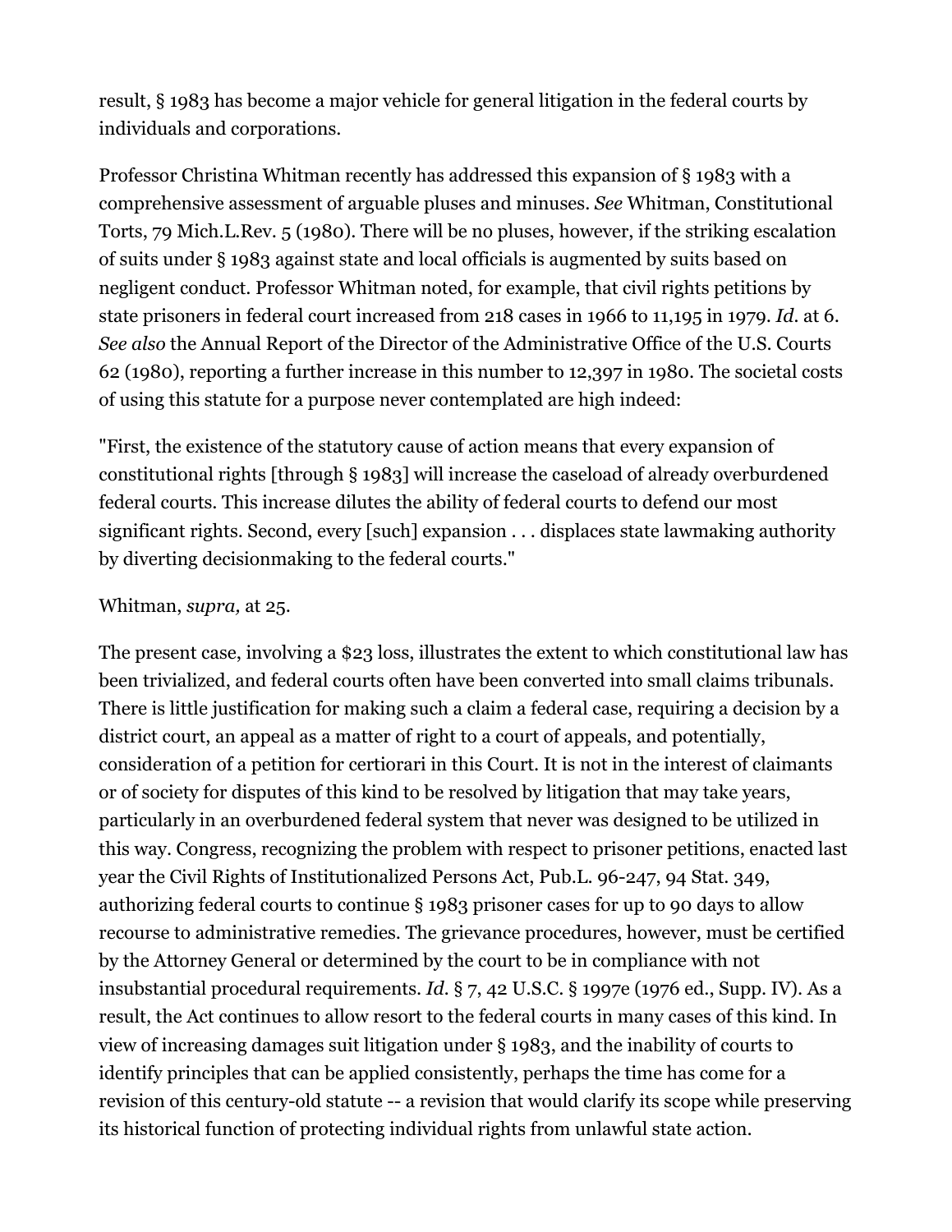JUSTICE MARSHALL, concurring in part and dissenting in part.

I join the opinion of the Court insofar as it holds that negligent conduct by persons acting under color of state law

## Page 451 U. S. 555

may be actionable under 42 U.S.C. § 1983. *Ante* at [451 U. S. 534-](#page-5-2)535. I also agree with the majority that, in cases involving claims of *negligent* deprivation of property without due process of law, the availability of an adequate postdeprivation cause of action for damages under state law may preclude a finding of a violation of the Fourteenth Amendment. I part company with the majority, however, over its conclusion that there was an adequate state law remedy available to respondent in this case. My disagreement with the majority is not because of any shortcomings in the Nebraska tort claims procedure. [[Footnote 3/1\]](#page-25-0) Rather, my problem is with the majority's application of its legal analysis to the facts of this case.

<span id="page-25-1"></span>It is significant, in my view, that respondent is a state prisoner whose access to information about his legal rights is necessarily limited by his confinement. Furthermore, there is no claim that either petitioners or any other officials informed respondent that he could seek redress for the alleged deprivation of his property by filing an action under the Nebraska tort claims procedure. This apparent failure takes

## Page 451 U. S. 556

<span id="page-25-2"></span>on additional significance in light of the fact that respondent pursued his complaint about the missing hobby kit through the prison's grievance procedure. [[Footnote 3/2](#page-26-0)] In cases such as this, I believe prison officials have an affirmative obligation to inform a prisoner who claims that he is aggrieved by official action about the remedies available under state law. If they fail to do so, then they should not be permitted to rely on the existence of such remedies as adequate alternatives to a § 1983 action for wrongful deprivation of property. Since these prison officials do not represent that respondent was informed about his rights under state law, I cannot join in the judgment of the Court in this case.

Thus, although I agree with much of the majority's reasoning, I would affirm the judgment of the Court of Appeals.

## <span id="page-25-0"></span>[\[Footnote 3/1](#page-25-1)]

To be sure, the state remedies would not have afforded respondent all the relief that would have been available in a § 1983 action. *See ante* at [451 U. S. 543](#page-11-0)-544. I nonetheless agree